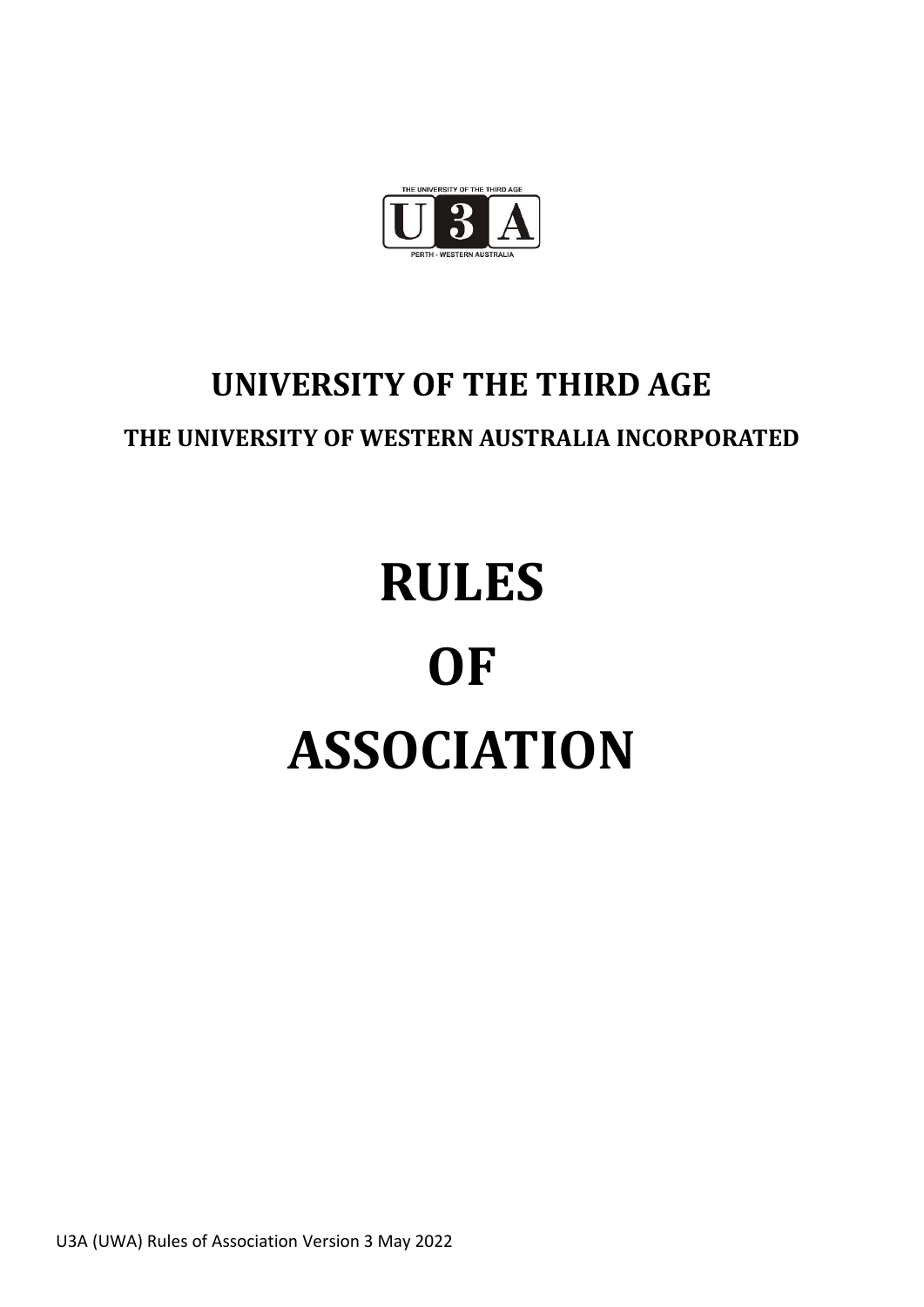| <b>Version</b> | Date       | <b>Comments</b>                             |
|----------------|------------|---------------------------------------------|
| 1              | Nov 2017   | New Rules of Association in compliance with |
|                |            | Associations Incorporation Act 2015         |
| $\overline{2}$ | April 2019 | Amendment of Rule 12 (4)                    |
|                |            | three months becomes one month              |
| 3              | May 2022   | Amendment of Rule 35 1(c)                   |
|                |            | Amendment to Part 1-Preliminary 1           |
|                |            |                                             |
|                |            |                                             |
|                |            |                                             |
|                |            |                                             |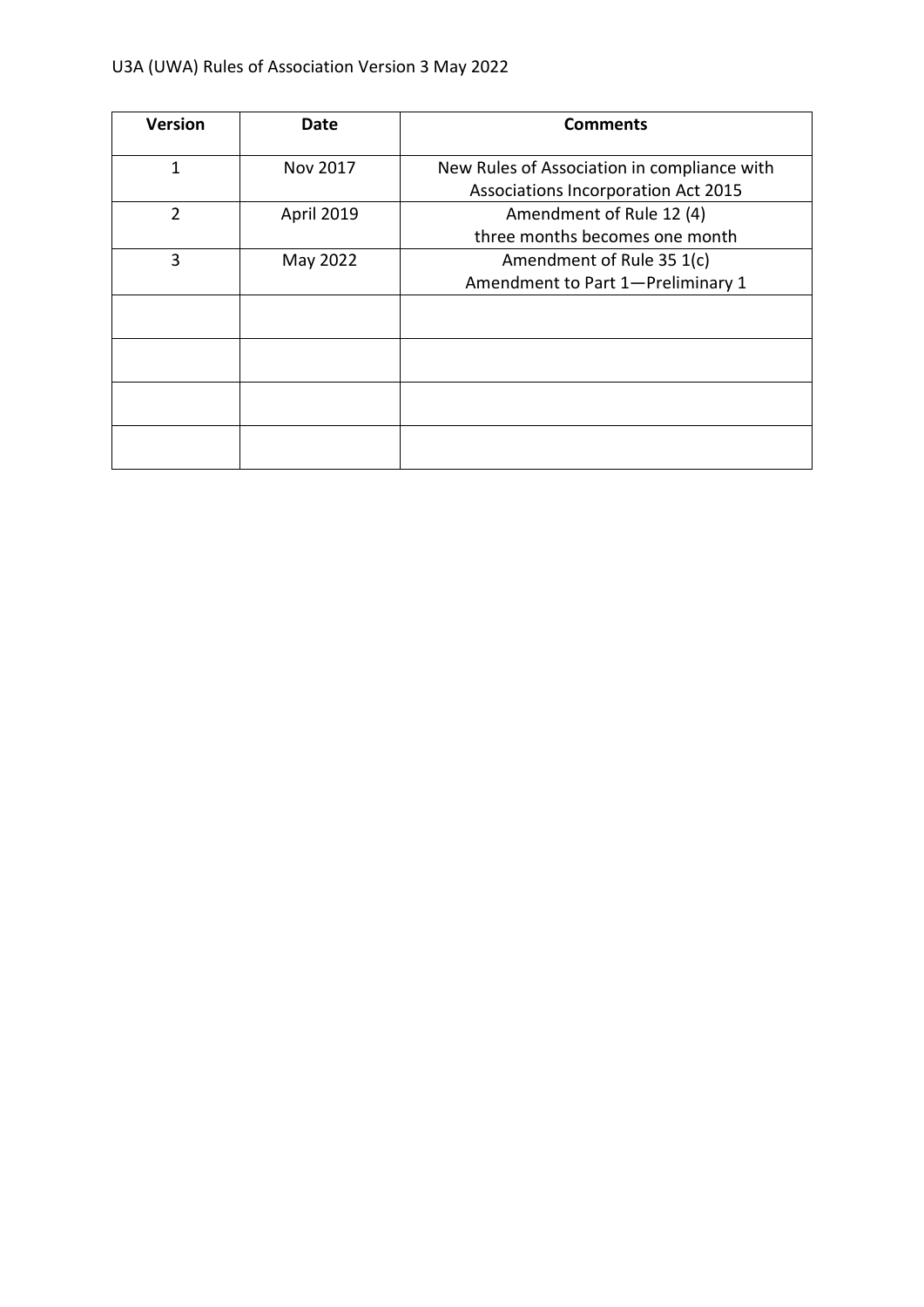# **TABLE OF CONTENTS**

| INFORMATION FOR THE COMMISSIONER UNDER SECTION 29(5) OF THE ACT1         |  |
|--------------------------------------------------------------------------|--|
| <b>PART 1 - PRELIMARY</b>                                                |  |
|                                                                          |  |
|                                                                          |  |
| <b>PART 2 - ASSOCIATION TO BE NOT FOR PROFIT BODY</b>                    |  |
|                                                                          |  |
| <b>PART 3 - MEMBERS</b>                                                  |  |
|                                                                          |  |
| 5.                                                                       |  |
| 6.                                                                       |  |
| 7 <sub>1</sub>                                                           |  |
| 8.                                                                       |  |
| 9.                                                                       |  |
|                                                                          |  |
|                                                                          |  |
|                                                                          |  |
|                                                                          |  |
| PART 4 - DISCIPLINARY ACTION, DISPUTES AND MEDIATION                     |  |
|                                                                          |  |
|                                                                          |  |
|                                                                          |  |
|                                                                          |  |
|                                                                          |  |
|                                                                          |  |
|                                                                          |  |
|                                                                          |  |
|                                                                          |  |
|                                                                          |  |
|                                                                          |  |
| 25. IF MEDIATION RESULTS IN DECISION TO SUSPEND OR EXPEL BEING REVOKED12 |  |
| <b>PART 5 - COUNCIL</b>                                                  |  |
|                                                                          |  |
|                                                                          |  |
|                                                                          |  |
|                                                                          |  |
|                                                                          |  |
|                                                                          |  |
|                                                                          |  |
|                                                                          |  |
|                                                                          |  |
|                                                                          |  |
|                                                                          |  |
|                                                                          |  |
|                                                                          |  |
|                                                                          |  |
|                                                                          |  |
|                                                                          |  |
|                                                                          |  |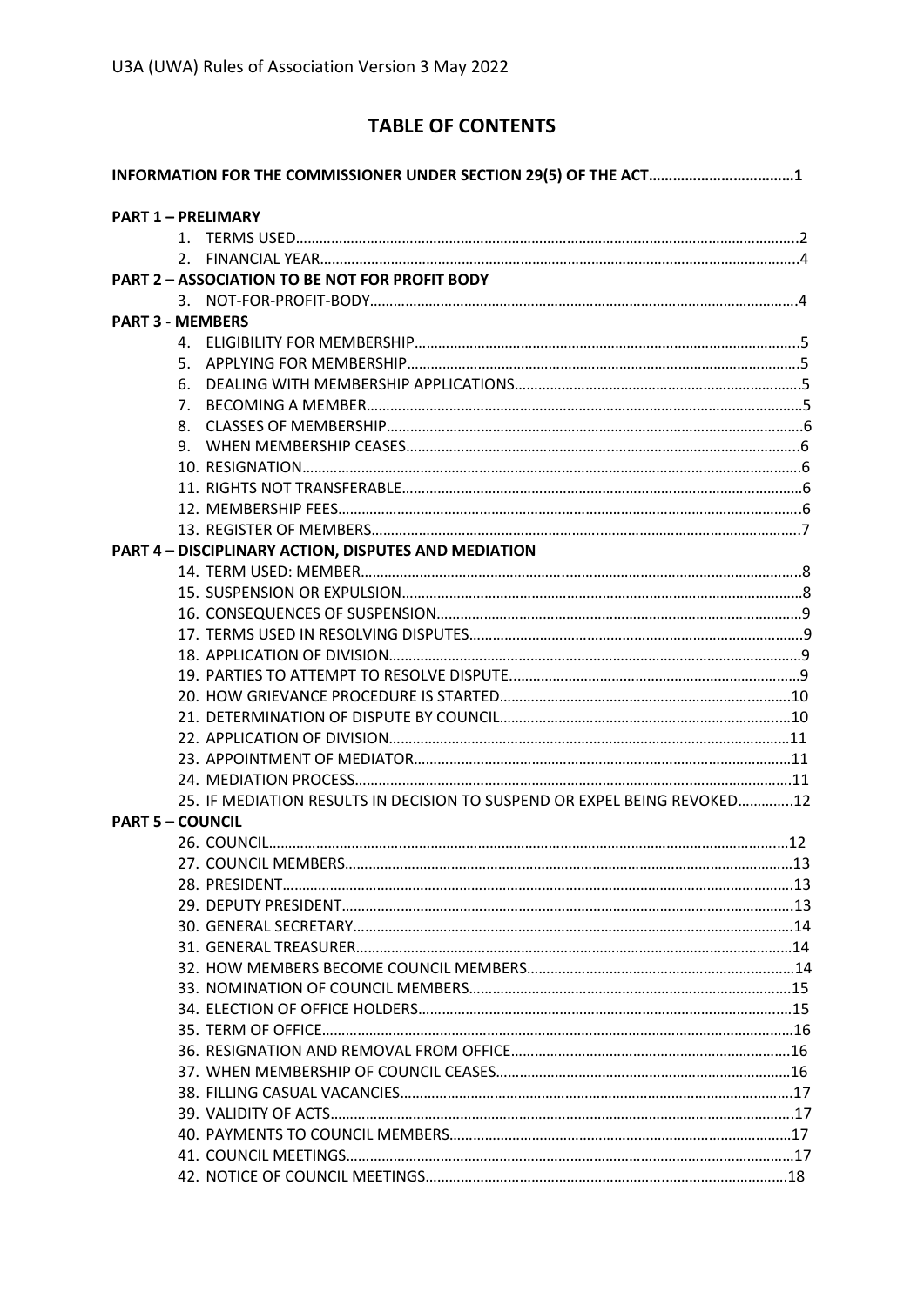| 50. DELEGATION TO SUBCOMMITTEES AND HOLDERS OF SUBSIDIARY OFFICES21   |  |
|-----------------------------------------------------------------------|--|
| <b>PART 6 - GENERAL MEETINGS OF ASSOCIATION</b>                       |  |
|                                                                       |  |
|                                                                       |  |
|                                                                       |  |
|                                                                       |  |
|                                                                       |  |
|                                                                       |  |
|                                                                       |  |
|                                                                       |  |
|                                                                       |  |
|                                                                       |  |
|                                                                       |  |
|                                                                       |  |
| <b>PART 7 - FINANCIAL MATTERS</b>                                     |  |
|                                                                       |  |
|                                                                       |  |
|                                                                       |  |
| <b>PART 8 - GENERAL MATTERS</b>                                       |  |
|                                                                       |  |
|                                                                       |  |
|                                                                       |  |
|                                                                       |  |
|                                                                       |  |
|                                                                       |  |
|                                                                       |  |
|                                                                       |  |
| 74. PUBLICATION OF STATEMENTS ABOUT ASSOCIATION BUSINESS PROHIBITED32 |  |
|                                                                       |  |
|                                                                       |  |
|                                                                       |  |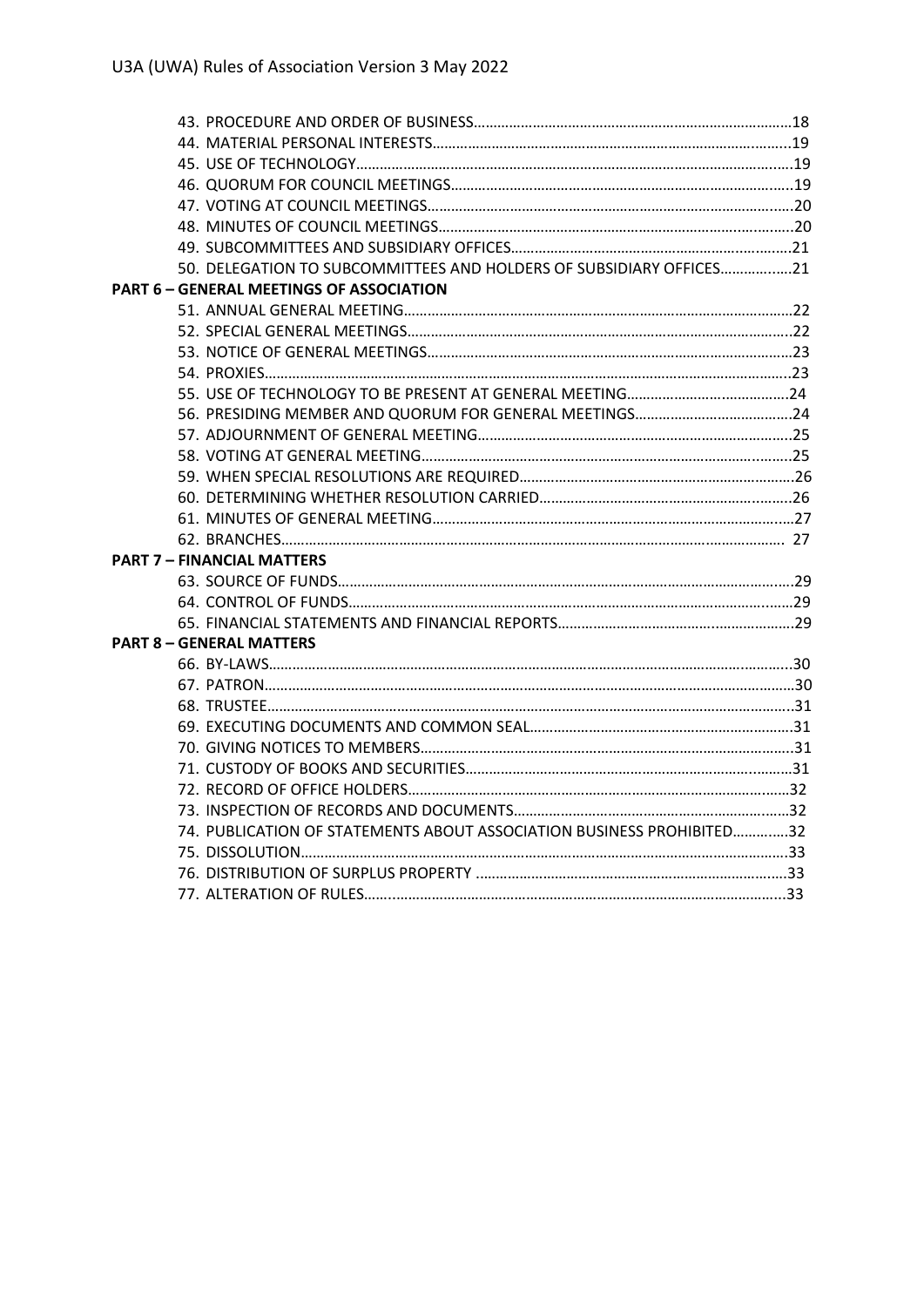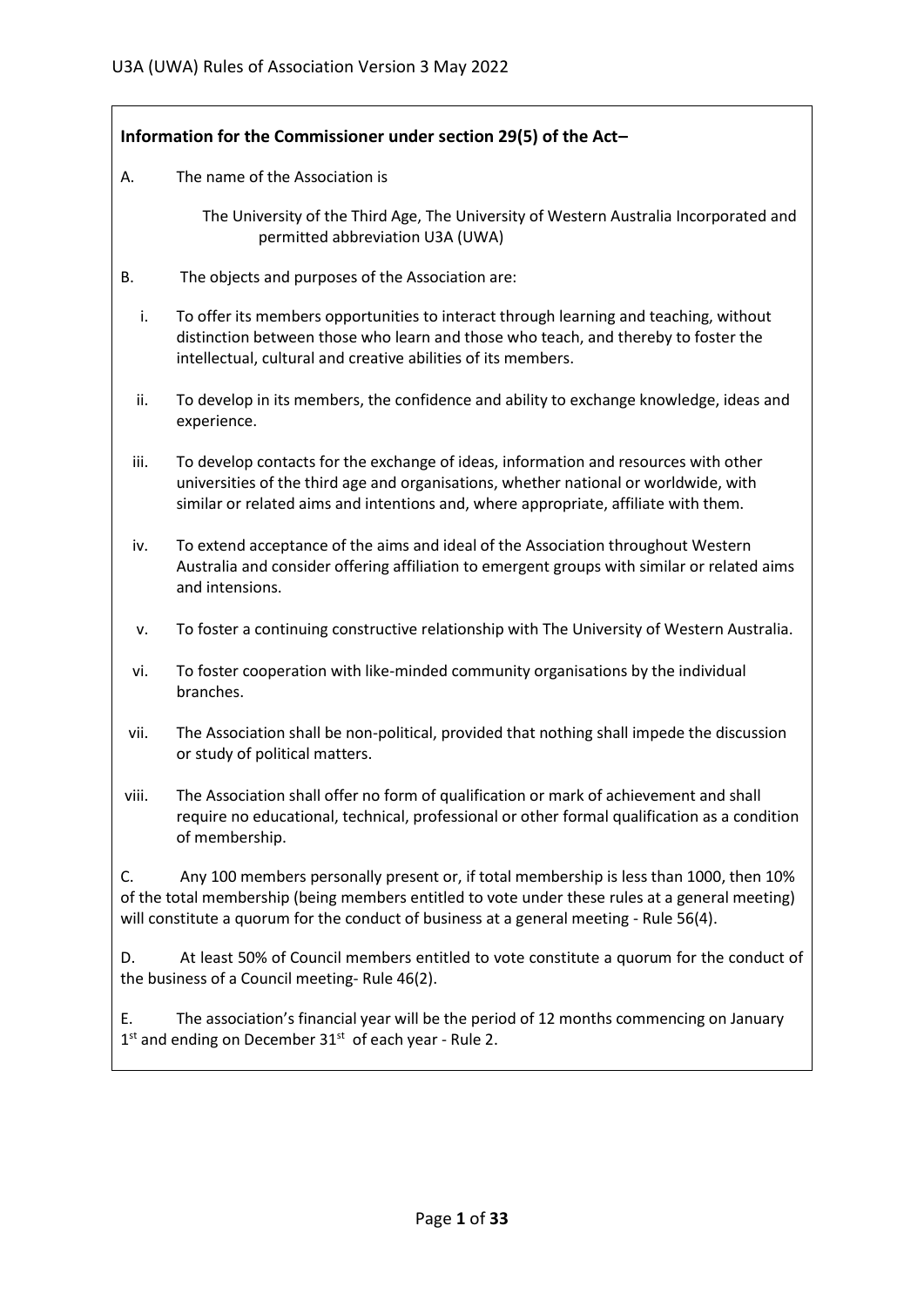# **PART 1 — PRELIMINARY**

# **1. Terms Used**

In these rules, unless the contrary intention appears —

*Act* means the *Associations Incorporation Act 2015*;

*Association* means the incorporated association to which these rules apply;

*Books*, of the Association, include the following —

- (a) a register;
- (b) financial records, financial statements or financial reports, however compiled, recorded or stored;
- (c) a document;
- (d) any other record of information;

*Branch* means a branch being a division of the Association as determined in accordance with Rule 62.

*By laws* means by-laws made by the Association under rule 66;

*Chairperson* means President, Deputy President or other person elected to lead a meeting of the Association - Rule 43 (1) & (2)

*Commissioner* means the person for the time being designated as the Commissioner under section 153 of the Act;

*Committee* means the management committee of a Branch;

*Committee meeting* means a meeting of a Branch Committee

*Committee member* means a member of a Branch Committee

*Council* means the management Committee of the Association;

*Council meeting* means a meeting of the Council;

*Council member* means a member of the Council;

*Delegate* means a member duly elected by a branch committee to represent that branch on the Council

*Due Date* means the date by which membership fees become due as determined by the Council

### *Financial records* include —

- (a) invoices, receipts, orders for the payment of money, bills of exchange, cheques, promissory notes and vouchers; and
- (b) documents of prime entry; and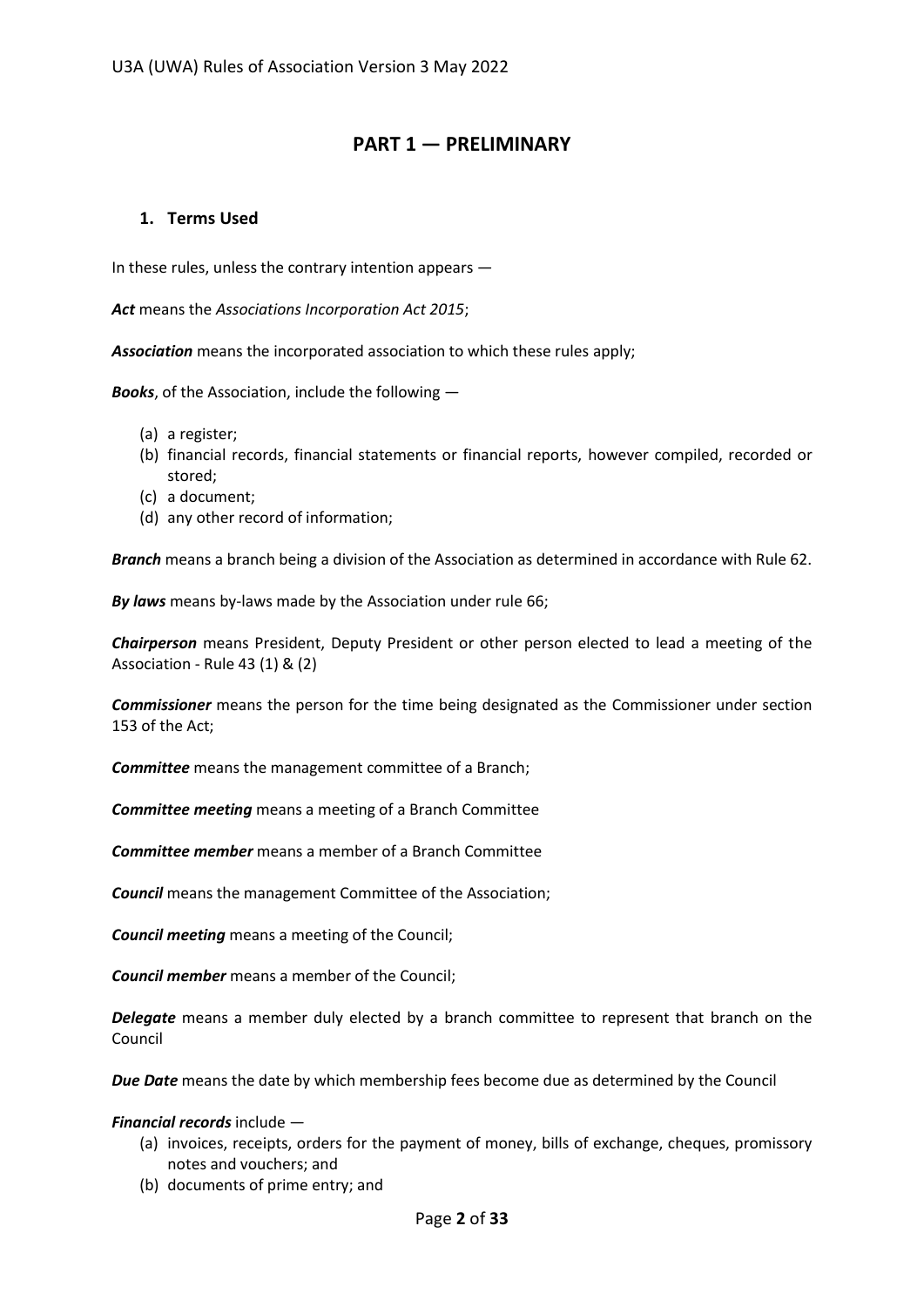- (c) working papers and other documents needed to explain
	- (i) the methods by which financial statements are prepared; and
	- (ii) adjustments to be made in preparing financial statements;

*Financial statements* mean the financial statements in relation to the Association required under Part 5 Division 3 of the Act;

*Financial year*, of the Association, has the meaning given in rule 2;

*General meeting*, of the Association, means a meeting of the Association that all members are entitled to receive notice of and to attend;

*General secretary* means the Council member holding office as the general secretary of the Association;

*General treasurer* means the Council member holding office as the general treasurer of the Association.

*Member* means a person (including a body corporate) who is an ordinary member or an associate member of the Association;

*Ordinary Council member* means a Council member who is not an office holder of the Association under rule 27(3);

*Ordinary member* means a member with the rights referred to in rule 8(2);

*Patron* means the honorary member referred to in rule 67

*President* means the Council member holding office as the president of the Association;

*Register of members* means the register of members referred to in section 53 of the Act;

*Rules* means these rules of the Association, as in force for the time being;

*Special general meeting* means a general meeting of the Association other than the annual general meeting;

*Special resolution* means a resolution passed by the members at a general meeting by the votes of not less than three-fourths of the members of the association who cast a vote at the meeting. in accordance with section 51 of the Act;

**Subcommittee** means a subcommittee appointed by the Council under rule 49(1)(a):

*Trustee* means the person referred to in rule 68

*"third age"* means the whole phase of a person's life when occupational and domestic demands have decreased leaving more time for the leisurely acquisition and enjoyment of learning

*"University"* in the title means an association for the exchange and furtherance of knowledge which is valued for its own sake, rather than the usual quotation of a structured, degree granting tertiarylevel educational institution.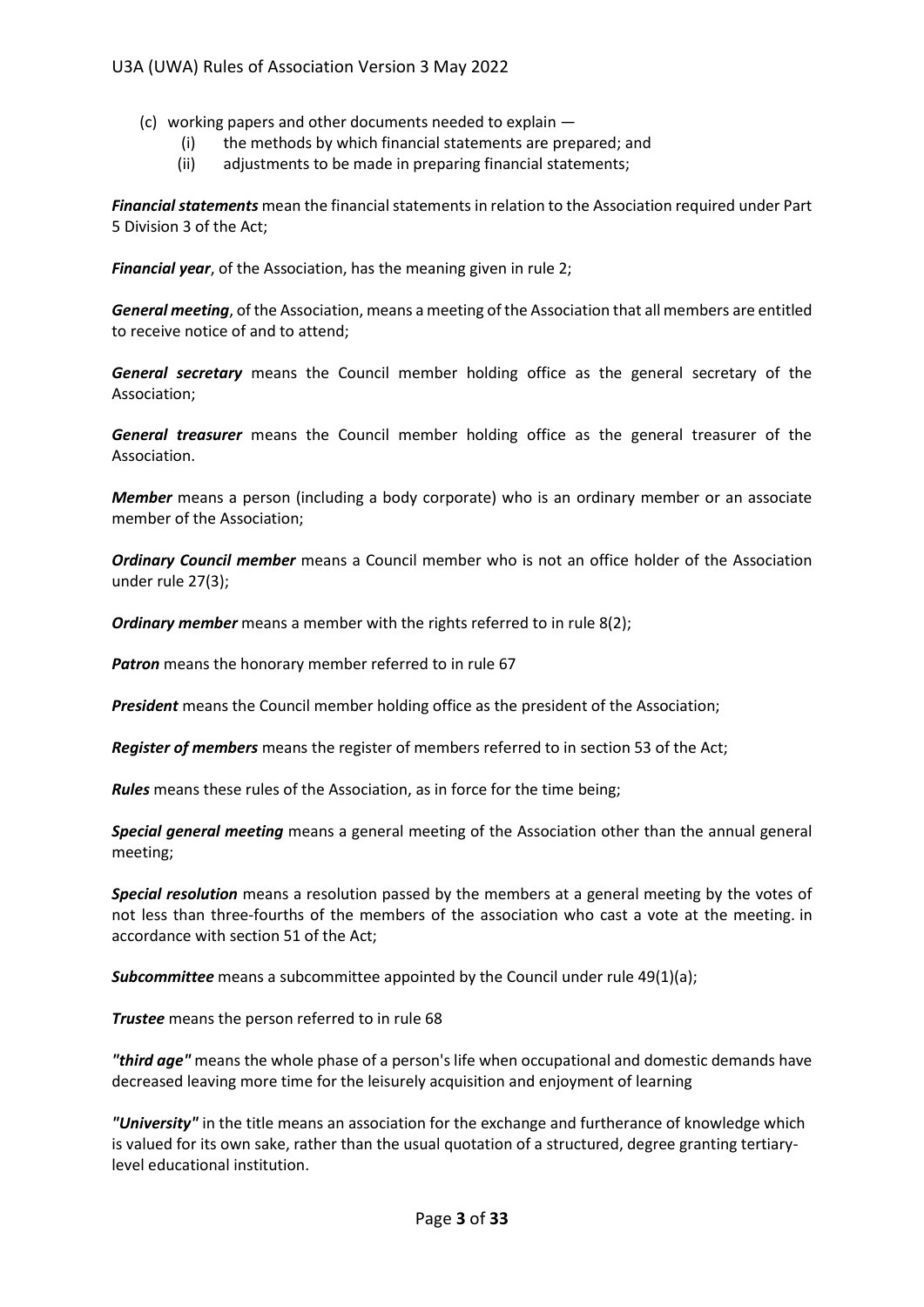"*affiliation"* refers to a co-operative association between autonomous bodies, which have analogous membership criteria, aims and intentions

# **2. Financial Year**

The association's financial year is the period of 12 months commencing on January 1st.and ending on December 31st of each year.

# **PART 2 — ASSOCIATION TO BE NOT FOR PROFIT BODY**

# **3. Not-for-profit body**

- (1) The property and income of the Association must be applied solely towards the promotion of the objects or purposes of the Association and no part of that property or income may be paid or otherwise distributed, directly or indirectly, to any member, except in good faith in the promotion of those objects or purposes.
- (2) A payment may be made to a member out of the funds of the Association only if it is authorised under subrule (3).
- (3) A payment to a member out of the funds of the Association is authorised if it is  $-$ 
	- (a) the payment is in good faith to the member as reasonable remuneration for any services provided to the Association, or for goods supplied to the Association, in the ordinary course of business; or
	- (b) the payment of interest, on money borrowed by the Association from the member, at a rate not greater than the cash rate published from time to time by the Reserve Bank of Australia; or
	- (c) the payment of reasonable rent to the member for premises leased by the member to the Association; or
	- (d) the reimbursement of reasonable expenses properly incurred by the member on behalf of the Association.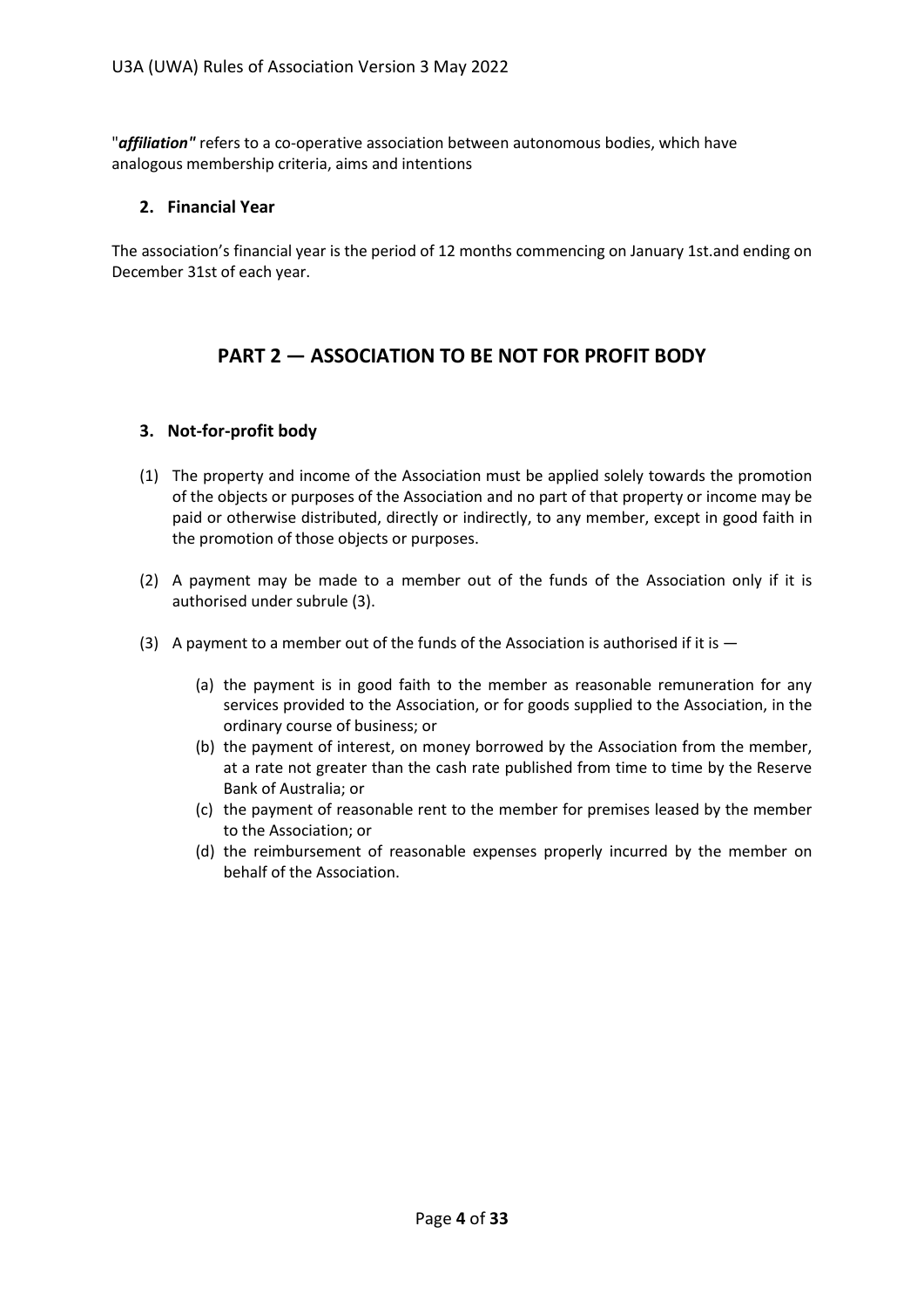# **PART 3 — MEMBERS**

# **DIVISION 1 – MEMBERSHIP**

# **4. Eligibility for membership**

- (1) Any person over the age of 50 years and a resident of Western Australia shall be eligible for ordinary membership of the Association.
- (2) Subject to formal approval of the Council residents of Western Australia who are younger than 50 years may be admitted to ordinary membership

# **5. Applying for membership**

A person who wants to become a member must complete the application form.

# **6. Dealing with membership applications**

- (1) The Council may reject an application even if the applicant  $-$ 
	- (a) is eligible under rule 4; and
	- (b) has applied under rule 5.
- (2) The Council must notify the applicant of the Council's decision to accept or reject the application as soon as practicable after making the decision.
- (3) If the Council rejects the application, the Council is not required to give the applicant its reasons for doing so.

# **7. Becoming a member**

- (1) An applicant for membership of the Association becomes a member when the applicant pays any membership fees payable to the Association under rule 12.
- (2) The applicant immediately becomes a member, when rule 5 and rule 7.1 have been fulfilled, and is entitled to exercise all the rights and privileges of membership, including the right to vote (if applicable), and must comply with all of the obligations of membership under these rules
- (3) each person who becomes a member of the association shall receive a copy of the rules in force at the time their membership commences
- (4) The Association may provide a copy of the rules to new members by electronic transmission or providing the details for the website where the rules may be downloaded. A hard copy must be provided if the member requests that the rules be provided in that manner.
- (5) On enrolment Members shall be assigned to a Branch according to their normal place of residence unless the applicant specifically requests assignment to a different Branch
- (6) A member may transfer from one Branch to another on giving written notice to the General secretary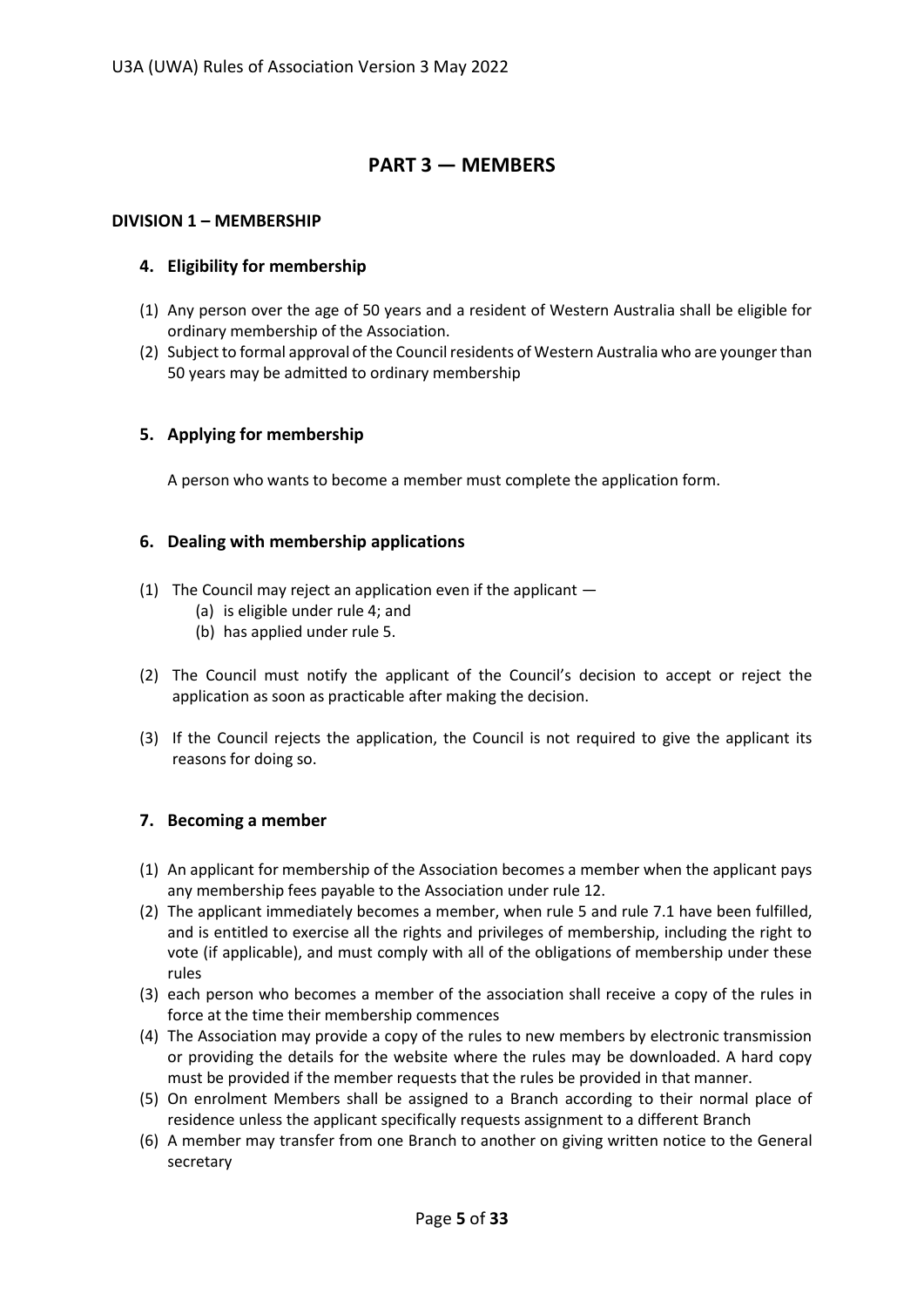# **8. Classes of membership**

- (1) The classes of membership to other than ordinary membership shall be determined by the Council and shall be subject to confirmation at the next following annual general meeting by a majority of those members present and eligible to vote.
- (2) An ordinary member has full voting rights and any other rights conferred on members by these rules or approved by resolution at a general meeting or determined by the Council.
- (3) The number of members of any class is not limited unless otherwise approved by resolution at a general meeting.

# **9. When membership ceases**

- (1) A person ceases to be a member when any of the following takes place  $-$ 
	- (a) for a member who is an individual, the individual dies;
	- (b) the person resigns from the Association under rule 10;
	- (c) the person is expelled from the Association under rule 15;
	- (d) the person ceases to be a member under rule 12(4).
- (2) The general secretary must keep a record, for at least one year after a person ceases to be a member, of —
	- (a) the date on which the person ceased to be a member; and
	- (b) the reason why the person ceased to be a member.

# **10. Resignation**

- (1) A member may resign from membership of the Association by giving written notice of the resignation to the general secretary.
- (2) The resignation takes effect
	- (a) when the general secretary receives the notice; or
	- (b) if a later time is stated in the notice, at that later time.

# **11. Rights not transferable**

The rights of a member are not transferable and end when membership ceases.

# **DIVISION 2 – MEMBERSHIP FEES**

# **12. Membership fees**

- (1) The Council shall determine the annual membership fee (if any) to be paid for membership of the Association.
- (2) The fees determined under subrule (1) may be different for different classes of membership.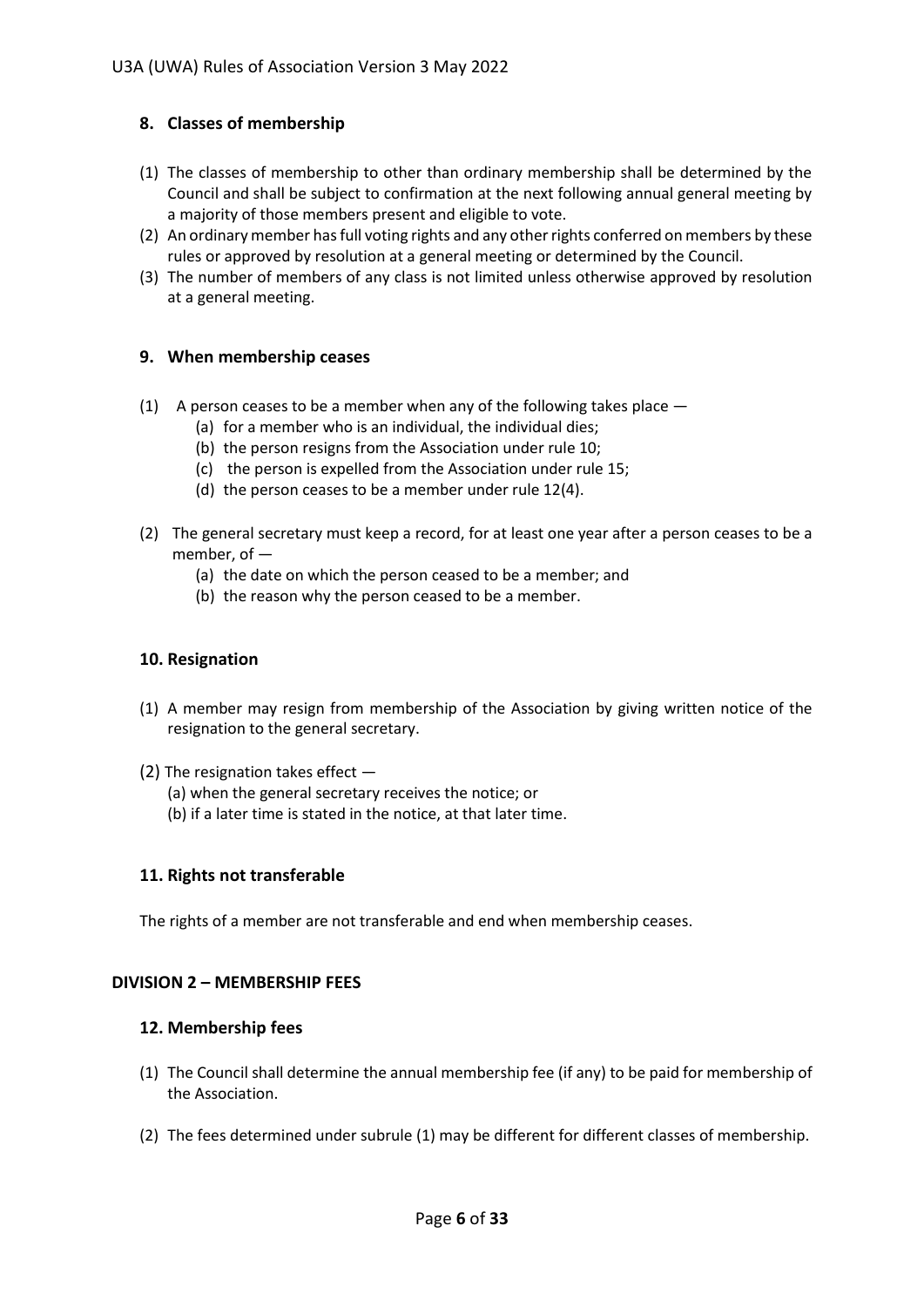- (3) A member must pay the annual membership fee to the Association, by the date (the *due date*) determined by the Council.
- (4) If a member has not paid the annual membership fee within the period of one month after the due date, the member ceases to be a member on the expiry of that period.
- (5) If a person who has ceased to be a member under subrule (4) offers to pay the annual membership fee after the period referred to in that subrule has expired —
	- (a) the Council may, at its discretion, accept that payment; and
	- (b) if the payment is accepted, the person's membership is reinstated.

# **DIVISION 3 – REGISTER OF MEMBERS**

# **13. Register of members**

- (1) The general secretary, or another person authorised by the Council, is responsible for the requirements imposed on the Association under section 53 of the Act to maintain the register of members and record in that register any change in the membership of the Association.
- (2) The register of members must include
	- (a) names and addresses of members and office bearers
	- (b) the type of membership (if applicable) held by each member;
	- (c) the date of admission of each member
	- (d) the Branch to which that member is assigned
	- (e) the date of appointment or election to offices held
- (3) The register of members must be kept at the registered office of the Association, or at another place determined by the Council.
- (4) A member who wishes to inspect the register of members must contact the general secretary to make the necessary arrangements.
- (5) If a member inspecting the register of members wishes to make a copy of, or take an extract from, the register; or
- (6) a member makes a written request under section 56(1) of the Act to be provided with a copy of the register of members,

the Council may require the member to provide a statutory declaration setting out the purpose for which the copy or extract is required and declaring that the purpose is connected with the affairs of the Association.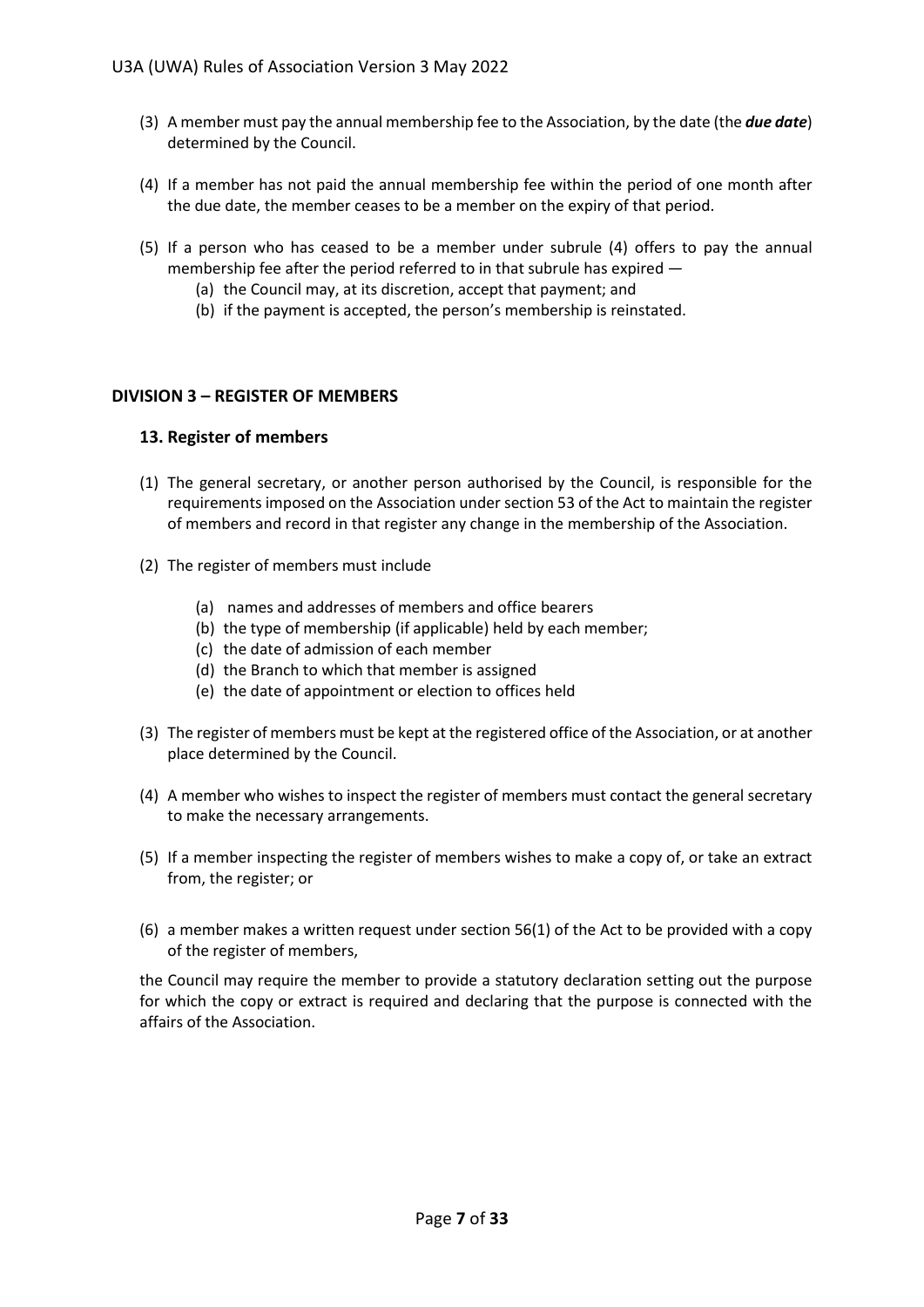# **PART 4 - DISCIPLINARY ACTION, DISPUTES AND MEDIATION**

# **DIVISION 1 – TERM USED**

# **14. Term used: member**

In this Part —

*member,* in relation to a member who is expelled from the Association, includes former member.

# **DIVISION 2 – DISCIPLINARY ACTION**

### **15. Suspension or expulsion**

- (1) The Council may decide to suspend a member's membership or to expel a member from the Association if —
	- (a) the member contravenes any of these rules; or
	- (b) the member acts detrimentally to the interests of the Association.
- (2) The general secretary must give the member written notice of the proposed suspension or expulsion at least 28 days before the Council meeting at which the proposal is to be considered by the Council.
- (3) The notice given to the member must state
	- (a) when and where the Council meeting is to be held; and
	- (b) the grounds on which the proposed suspension or expulsion is based; and
	- (c) that the member, or the member's representative, may attend the meeting and will be given a reasonable opportunity to make written or oral (or both written and oral) submissions to the Council about the proposed suspension or expulsion;
- (4) At the Council meeting, the Council must
	- (a) give the member, or the member's representative, a reasonable opportunity to make written or oral (or both written and oral) submissions to the Council about the proposed suspension or expulsion; and
	- (b) give due consideration to any submissions so made; and
	- (c) decide
		- (i) whether or not to suspend the member's membership and, if the decision is to suspend the membership, the period of suspension; or
		- (ii) whether or not to expel the member from the Association.
- (5) A decision of the Council to suspend the member's membership or to expel the member from the Association takes immediate effect.
- (6) The Council must give the member written notice of the Council's decision, and the reasons for the decision, within 7 days after the Council meeting at which the decision is made.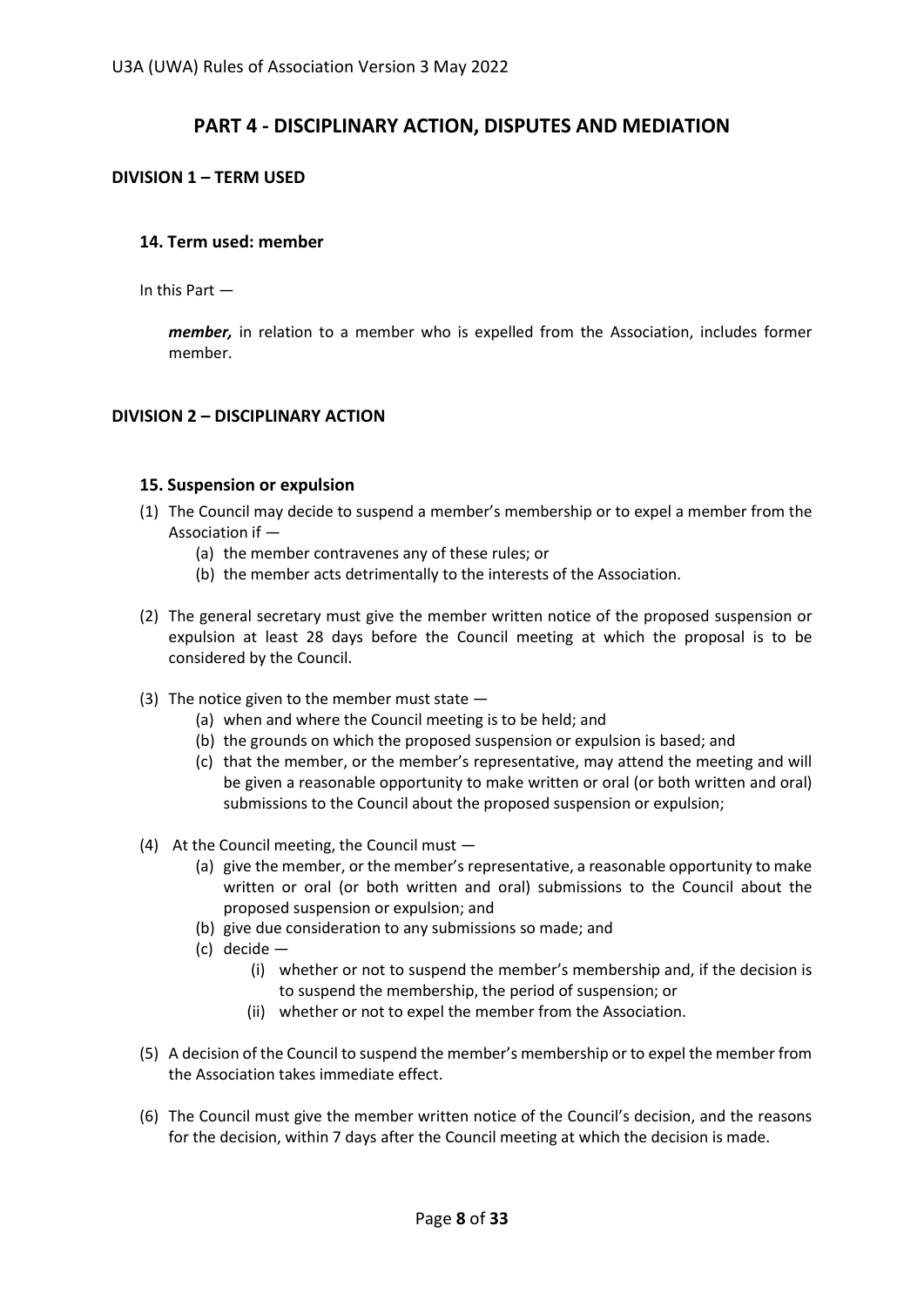- (7) A member whose membership is suspended or who is expelled from the Association may, within 14 days after receiving notice of the Council's decision under subrule (6), give written notice to the general secretary requesting the appointment of a mediator under rule 23.
- (8) If notice is given under subrule (7), the member who gives the notice and the Council are the parties to the mediation.

# **16. Consequences of suspension**

- (1) During the period a member's membership is suspended, the member
	- (a) loses any rights (including voting rights) arising as a result of membership; and
	- (b) is not entitled to a refund, rebate, relief or credit for membership fees paid, or payable, to the Association.
- (2) When a member's membership is suspended, the general secretary must record in the register of members —
	- (a) that the member's membership is suspended; and
	- (b) the date on which the suspension takes effect; and
	- (c) the period of the suspension.
- (3) When the period of the suspension ends, the general secretary must record in the register of members that the member's membership is no longer suspended

# **DIVISION 3 – RESOLVING DISPUTES**

### **17. Terms used in resolving disputes**

In this Division —

*grievance procedure* means the procedures set out in this Division;

### *party to a dispute* includes a person –

- (a) who is a party to the dispute; and
- (b) who ceases to be a member within 6 months before the dispute has come to the attention of each party to the dispute.

# **18. Application of Division**

The procedure set out in this Division (the grievance procedure) applies to disputes —

- (a) between members; or
- (b) between one or more members and the Association.

# **19. Parties to attempt to resolve dispute**

The parties to a dispute must attempt to resolve the dispute between themselves within 14 days after the dispute has come to the attention of each party.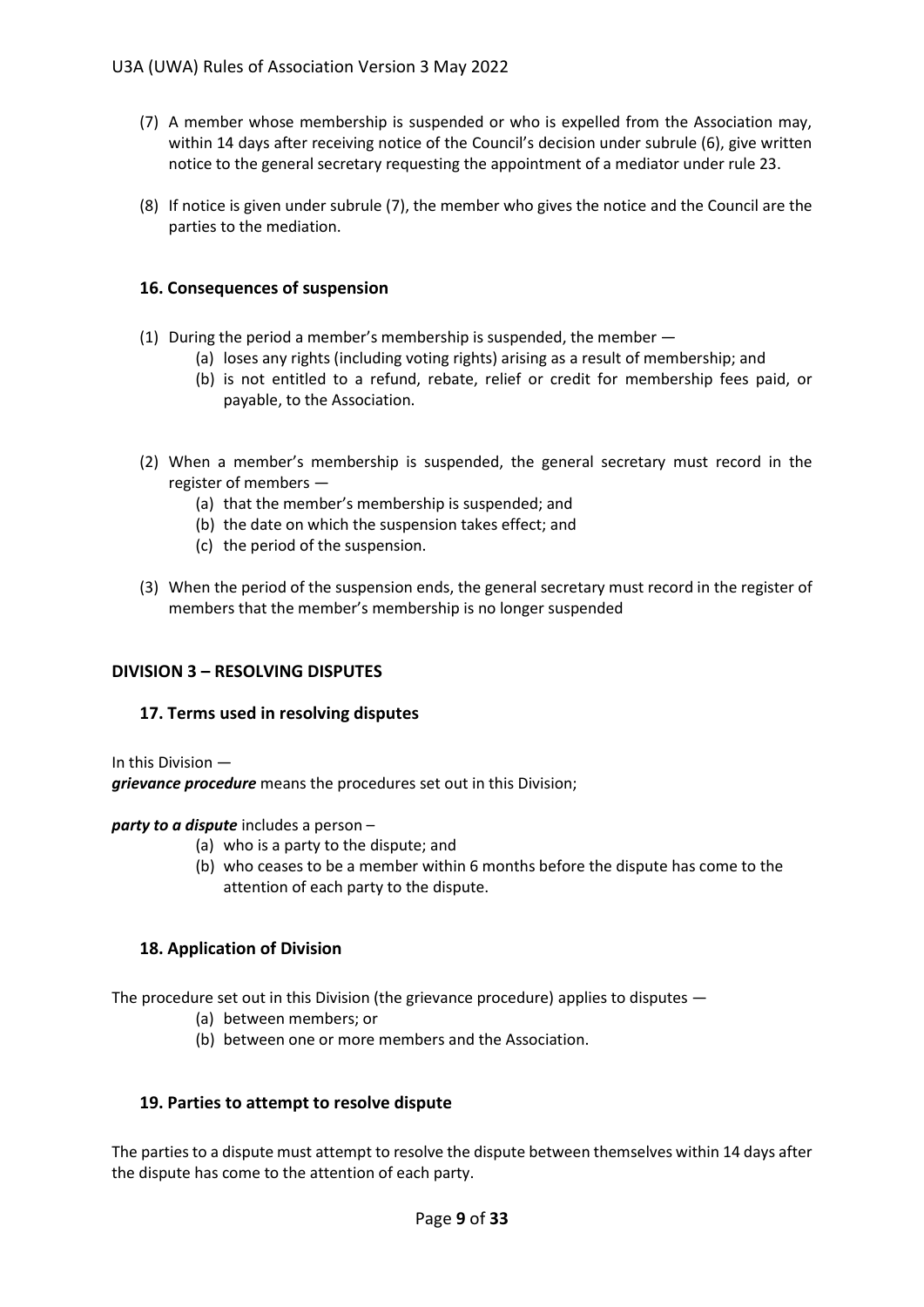# **20. How grievance procedure is started**

- (1) If the parties to a dispute are unable to resolve the dispute between themselves within the time required by rule 19, any party to the dispute may start the grievance procedure by giving written notice to the general secretary of -
	- (a) the parties to the dispute; and
	- (b) the matters that are the subject of the dispute.
- (2) Within 28 days after the general secretary is given the notice, a Council meeting must be convened to consider and determine the dispute.
- (3) The general secretary must give each party to the dispute written notice of the Council meeting at which the dispute is to be considered and determined at least 7 days before the meeting is held.
- (4) The notice given to each party to the dispute must state  $-$ 
	- (a) when and where the Council meeting is to be held; and
	- (b) that the party, or the party's representative, may attend the meeting and will be given a reasonable opportunity to make written or oral (or both written and oral) submissions to the Council about the dispute.
- $(5)$  If  $-$ 
	- (a) the dispute is between one or more members and the Association; and
	- (b) any party to the dispute gives written notice to the general secretary stating that the party —
		- (i) does not agree to the dispute being determined by the Council; and
		- (ii) requests the appointment of a mediator under rule 23,

the Council must not determine the dispute.

# **21. Determination of dispute by Council**

- (1) At the Council meeting at which a dispute is to be considered and determined, the Council must —
	- (a) give each party to the dispute, or the party's representative, a reasonable opportunity to make written or oral (or both written and oral) submissions to the Council about the dispute; and
	- (b) give due consideration to any submissions so made; and
	- (c) determine the dispute.
- (2) The Council must give each party to the dispute written notice of the Council's determination, and the reasons for the determination, within 7 days after the Council meeting at which the determination is made.
- (3) A party to the dispute may, within 14 days after receiving notice of the Council's determination under subrule  $(1)(c)$ , give written notice to the general secretary requesting the appointment of a mediator under rule 23.
- (4) If notice is given under subrule (3), each party to the dispute is a party to the mediation.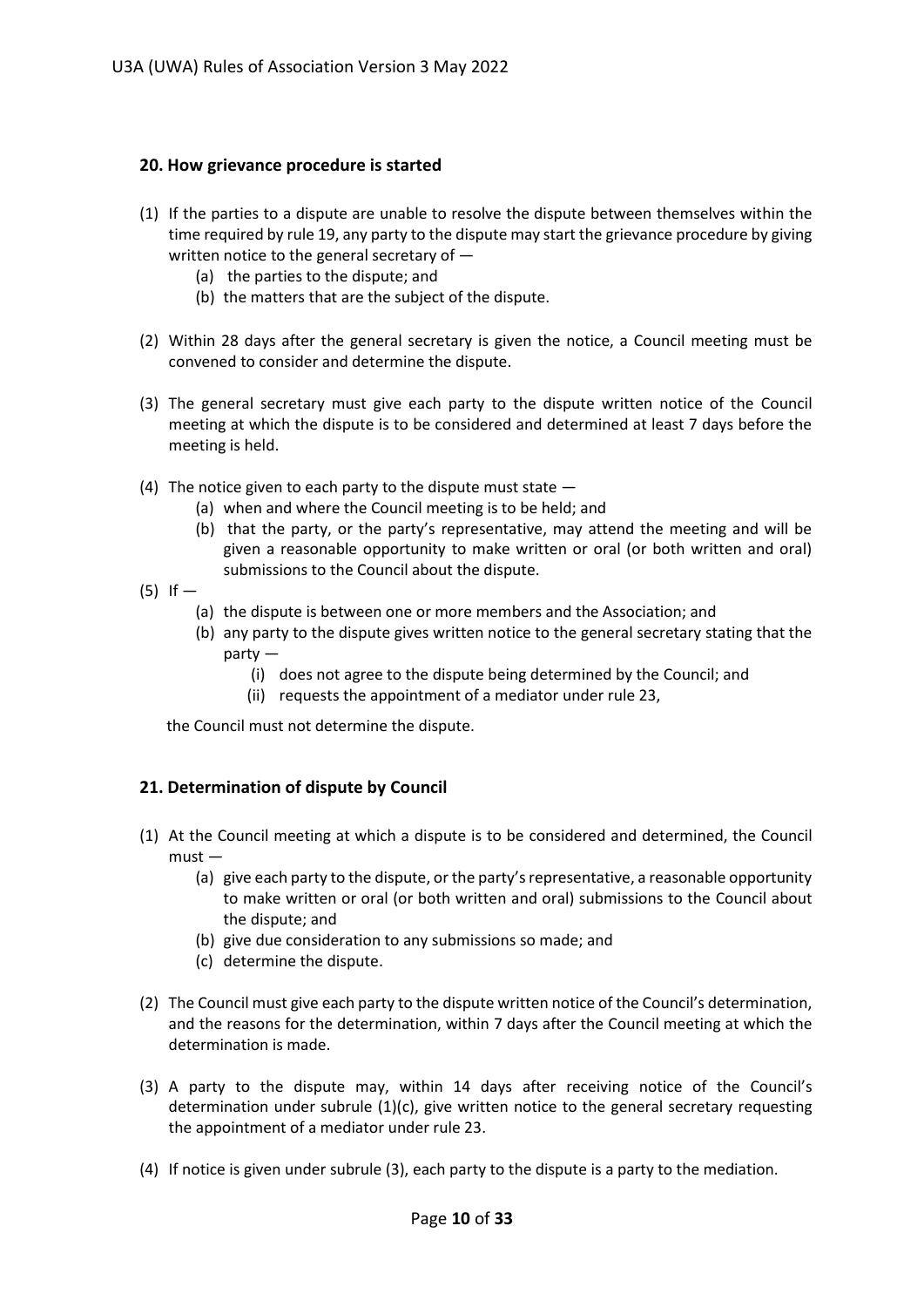# **DIVISION 4 - MEDIATION**

# **22. Application of Division**

- (1) This Division applies if written notice has been given to the general secretary requesting the appointment of a mediator —
	- (a) by a member under rule 15(7); or
	- (b) by a party to a dispute under rule  $20(5)(b)(ii)$  or  $21(3)$ .
- (2) If this Division applies, a mediator must be chosen or appointed under rule 23.

# **23. Appointment of mediator**

The mediator must be a person chosen —

if the appointment of a mediator was requested by a member under rule  $15(7) -$  by agreement between the Member and the Council; or

if the appointment of a mediator was requested by a party to a dispute under rule  $20(5)(b)(ii)$  or  $21(3)$  — by agreement between the parties to the dispute.

If there is no agreement for the purposes of subrule (1)(a) or (b), then, subject to subrules (3) and (4), the Council must appoint the mediator.

The person appointed as mediator by the Council must be a person who acts as a mediator for another not-for-profit body, such as a community legal centre, if the appointment of a mediator was requested by —

a member under rule 15(7); or

a party to a dispute under rule 20(5)(b)(ii); or

a party to a dispute under rule 21(3) and the dispute is between one or more members and the Association.

The person appointed as mediator by the Council may be a member or former member of the Association but must not —

have a personal interest in the matter that is the subject of the mediation; or be biased in favour of or against any party to the mediation.

# **24. Mediation process**

- (1) The parties to the mediation must attempt in good faith to settle the matter that is the subject of the mediation.
- (2) Each party to the mediation must give the mediator a written statement of the issues that need to be considered at the mediation at least 5 days before the mediation takes place.
- (3) In conducting the mediation, the mediator must (a) give each party to the mediation every opportunity to be heard; and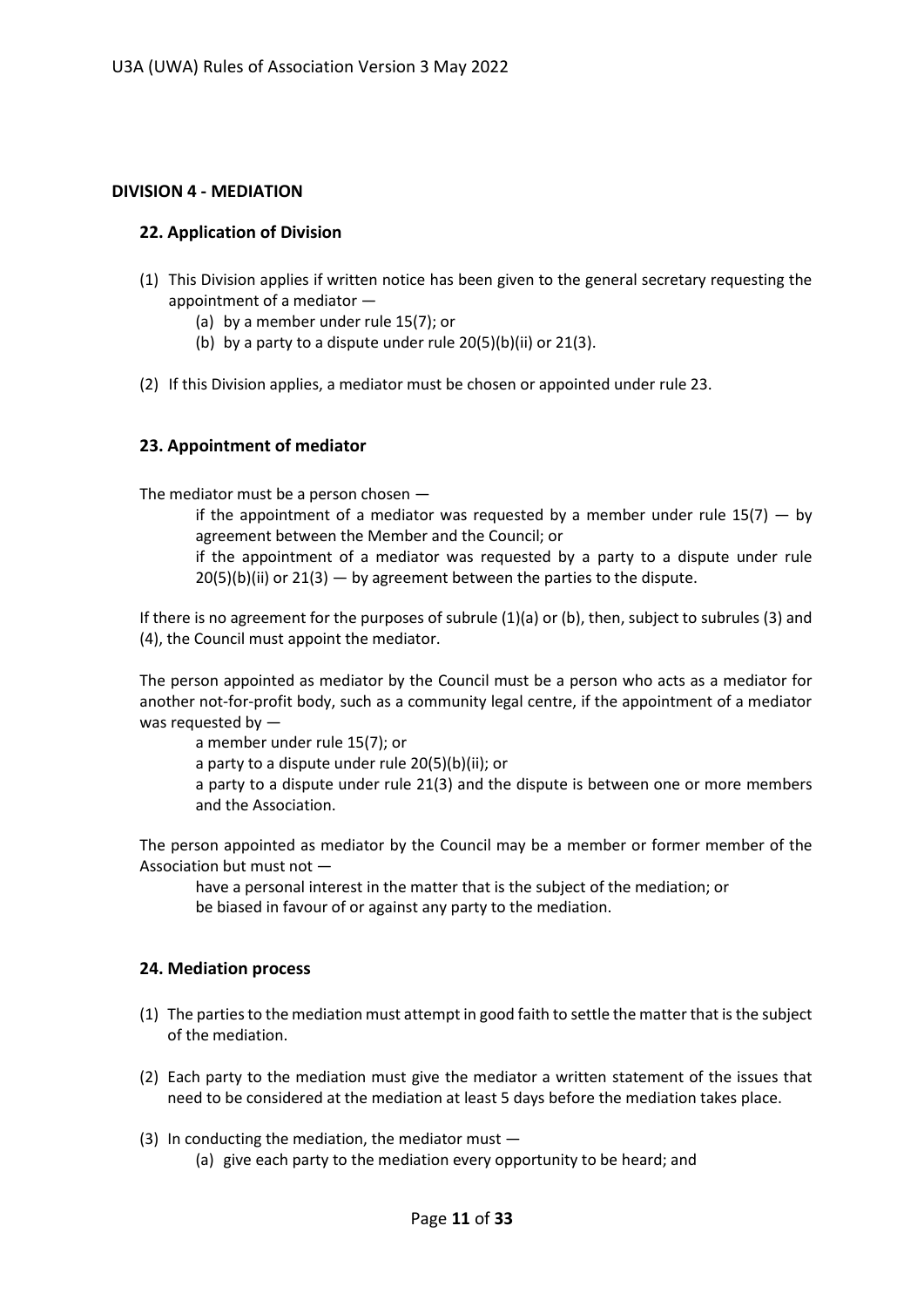- (b) allow each party to the mediation to give due consideration to any written statement given by another party; and
- (c) ensure that natural justice is given to the parties to the mediation throughout the mediation process.
- (4) The mediator cannot determine the matter that is the subject of the mediation.
- (5) The mediation must be confidential, and any information given at the mediation cannot be used in any other proceedings that take place in relation to the matter that is the subject of the mediation.
- (6) The costs of the mediation are to be paid by the party or parties to the mediation that requested the appointment of the mediator.

# **25. If mediation results in decision to suspend or expel being revoked**

 $If -$ 

- (a) mediation takes place because a member whose membership is suspended or who is expelled from the Association gives notice under rule 15(7); and
- (b) as the result of the mediation, the decision to suspend the member's membership or expel the member is revoked,

that revocation does not affect the validity of any decision made at a Council meeting or general meeting during the period of suspension or expulsion.

# **PART 5 — COUNCIL**

# **Division 1 — Powers of Council**

# **26. Council**

- (1) The Council members are the persons who, as the management committee of the Association, have the power to manage the affairs of the Association.
- (2) Subject to the Act, these rules, the by-laws and any resolution passed at a general meeting, the Council has power to do all things necessary or convenient to be done for the proper management of the affairs of the Association and with the wishes of a majority of members as represented through their elected delegates.
- (3) The Council must take all reasonable steps to ensure that the Association complies with the Act, these rules and the by-laws.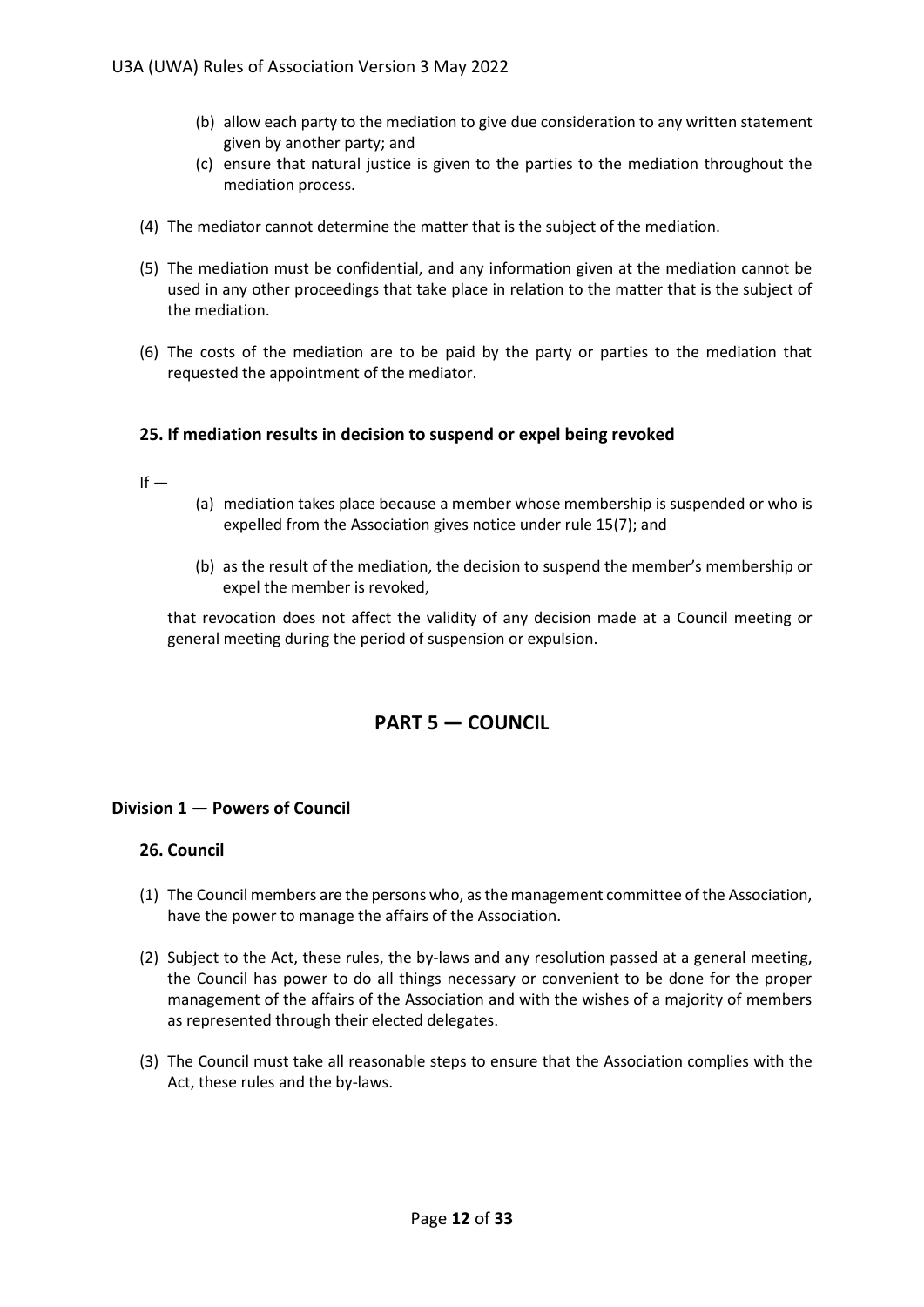# **DIVISION 2 – COMPOSITION OF COUNCIL AND DUTIES OF MEMBERS**

# **27. Council members**

- (1) The voting members of the Council consist of  $-$ 
	- (a) the office holders of the Association; and
	- (b) branch delegates.
- (2) The Council may from time to time co-opt such other officers as it sees fit but unless these appointees are branch delegates, the General treasurer or General Secretary they shall have no vote within the Council. Co-opted members shall serve as Councillors until the next following Annual General Meeting
- (3) The following are the office holders of the Association
	- (a) The Association's President
	- (b) The Deputy President
	- (c) the General Secretary
	- (d) the General treasurer.
- (4) A person may be a Council member if the person is an ordinary member
- (5) A person must not hold 2 or more of the offices mentioned in subrule (3) at the same time.
- (6) Persons who are not to be members of Council
	- Under section 39 of the Act the following persons must not, without leave of the Commissioner, accept an appointment or act as a member of a management committee of an association:
		- a) a person who is, according to the Interpretation Act 1984 section 13D, a bankrupt or person whose affairs are under insolvency laws;
		- b) a person who has been convicted, within or outside the State, of
			- i. an indictable offence in relation to the promotion, formation or management of a body corporate; or
			- ii. an offence involving fraud or dishonesty punishable by imprisonment for a period of not less than three months; or
			- iii. an offence under Part 4 Division 3 or section 127 of the Act
- (7) Subrule (6) only applies to a person who has been convicted of the above offences only for a period of 5 years from the time of the person's conviction, or if the conviction results in a term of imprisonment, from the time of the person's release from custody.

# **28. President**

- (1) It is the duty of the president to consult with the general secretary regarding the business to be conducted at each Council meeting and general meeting.
- (2) The president has the powers and duties relating to convening and presiding at Council meetings and presiding at general meetings provided for in these rules.
- (3) upon election shall be ineligible to hold office at branch level

# **29. Deputy President**

The deputy president will assume the duties and responsibilities of the president on any occasion when the president is not available to represent the Association at any meeting, function or event.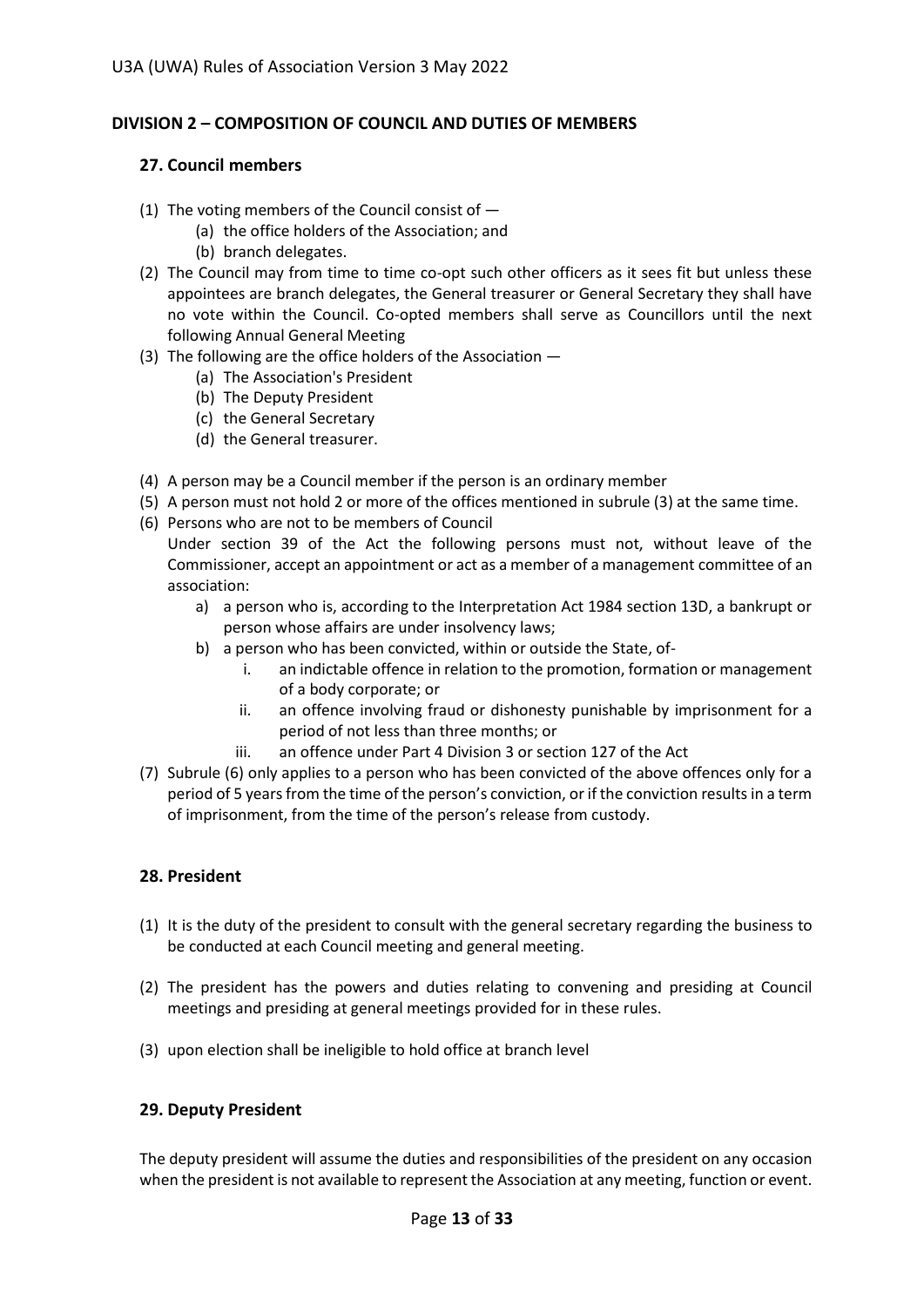# **30. General Secretary**

The general secretary has the following duties —

- (a) dealing with the Association's correspondence;
- (b) consulting with the president regarding the business to be conducted at each Council meeting and general meeting;
- (c) preparing the notices required for meetings and for the business to be conducted at meetings;
- (d) unless another member is authorised by the Council to do so, maintaining on behalf of the Association the register of members, and recording in the register any changes in the membership, maintaining on behalf of the Association an up-to-date copy of these rules,
- (e) unless another member is authorised by the Council to do so, maintaining on behalf of the Association a record of Council members and other persons authorised to act on behalf of the Association,
- (f) ensuring the safe custody of the books of the Association, other than the financial records, financial statements and financial reports, as applicable to the Association;
- (g) maintaining full and accurate minutes of Council meetings and general meetings;
- (h) carrying out any other duty given to the general secretary under these rules or by the Council.

# **31. General Treasurer**

The general treasurer has the following duties —

- (a) ensuring that any amounts payable to the Association are collected and issuing receipts for those amounts in the Association's name;
- (b) ensuring that any amounts paid to the Association are credited to the appropriate account of the Association, as directed by the Council;
- (c) ensuring that any payments to be made by the Association that have been authorised by the Council or at a general meeting are made on time;
- (d) ensuring that the Association complies with the relevant requirements of Part 5 of the Act;
- (e) ensuring the safe custody of the Association's financial records, financial statements and financial reports, as applicable to the Association;
- (f) coordinating the preparation of the Association's financial statements before their submission to the Association's annual general meeting;
- (g) providing any assistance required by an auditor or reviewer conducting an audit or review of the Association's financial statements or financial report;
- (h) carrying out any other duty given to the general treasurer under these rules or by the Council.

# **DIVISION 3 – ELECTION OF COUNCIL MEMBERS AND TENURE OF OFFICE**

# **32. How members become Council members**

A member becomes a Council member if the member —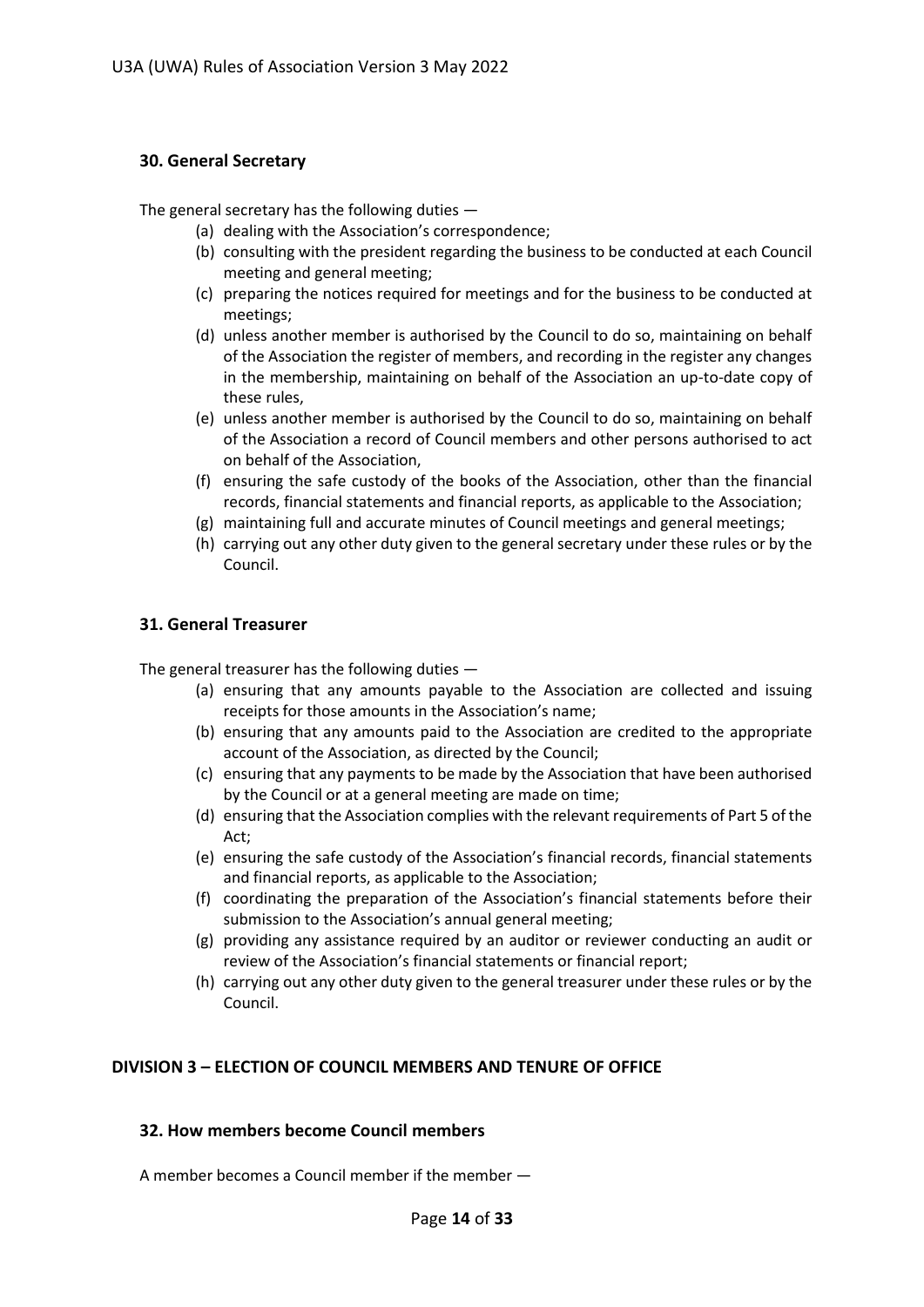- (a) is elected to the Council at a general meeting; or
- (b) Is a branch delegate elected at a branch general meeting under rule 62(3)
- (c) is appointed to the Council by the Council to fill a casual vacancy under rule 38.

# **33. Nomination of Council members**

- (1) At least 42 days before an annual general meeting, the general secretary must send written notice to all the members —
	- (a) calling for nominations for election to the Council; and
	- (b) stating the date by which nominations must be received by the general secretary to comply with subrule (2).
- (2) A member who wishes to be considered for election to the Council at the annual general meeting must nominate for election by sending written notice of the nomination to the general secretary at least 28 days before the annual general meeting.
- (3) The written notice must include a statement by another member in support of the nomination.
- (4) A member may nominate for one specified position of office holder of the Association
- (5) A member whose nomination does not comply with this rule is not eligible for election to the Council unless the member is nominated under rule 34(2)

### **34. Election of office holders**

- (1) At the annual general meeting, a separate election must be held for each position of office holder of the Association.
- (2) If there is no nomination for a position, the chairperson of the meeting may call for nominations from the ordinary members at the meeting.
- (3) If only one member has nominated for a position, the chairperson of the meeting must declare the Member elected to the position.
- (4) If more than one member has nominated for a position, the ordinary members at the meeting must vote in accordance with procedures that have been determined by the Council to decide who is to be elected to the position.
- (5) Each ordinary member present at the meeting may vote for one member who has nominated for the position.
- (6) A member who has nominated for the position may vote for himself or herself.
- (7) On the member's election, the new chairperson of the Association may take over as the chairperson of the meeting.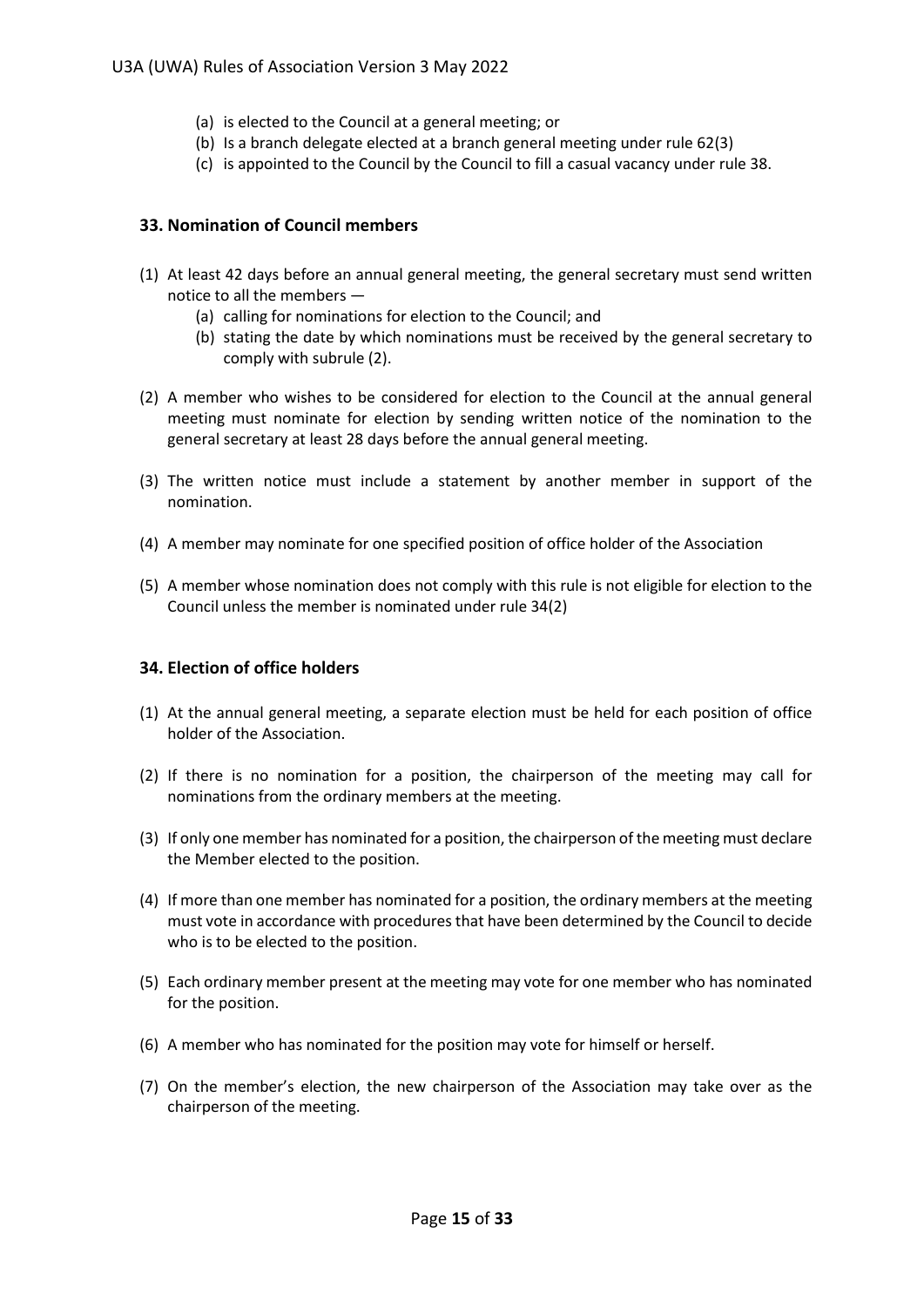# **35. Term of office**

- (1) The term of office of a Council member begins when the member
	- (a) is elected at an annual general meeting or under subrule 36(3)(b); or
	- (b) is appointed to fill a casual vacancy under rule 38.
	- (c) In the case of Branch delegates, at the at the February Council Meeting following the Branch AGM at which the delegates were elected.
- (2) The President shall be elected for a term between two successive Annual General Meetings. No member may occupy the position of President for more than two years consecutively.
- (3) Subject to rule 37, a Council member holds office until the positions on the Council are declared vacant at the next annual general meeting.
- (4) A Council member may be re-elected.

# **36. Resignation and removal from office**

- (1) A Council member may resign from the Council by written notice given to the general secretary or, if the resigning member is the general secretary, given to the chairperson.
- (2) The resignation takes effect  $-$ 
	- (a) when the notice is received by the general secretary or chairperson; or
	- (b) if a later time is stated in the notice, at the later time.
- (3) At a general meeting, the Association may by resolution
	- (a) remove a Council member from office; and
	- (b) elect a member who is eligible under rule 27(4) to fill the vacant position.
- (4) A Council member who is the subject of a proposed resolution under subrule (3)(a) may make written representations (of a reasonable length) to the general secretary or chairperson and may ask that the representations be provided to the members.
- (5) The general secretary or chairperson may give a copy of the representations to each member or, if they are not so given, the Council member may require them to be read out at the general meeting at which the resolution is to be considered.

# **37. When membership of Council ceases**

A person ceases to be a Council member if the person —

- (a) dies or otherwise ceases to be a member; or
- (b) resigns from the Council or is removed from office under rule 36; or
- (c) becomes ineligible to accept an appointment or act as a Council member under section 39 of the Act;
- (d) becomes permanently unable to act as a Council member because of a mental or physical disability; or
- (e) fails to attend 3 consecutive Council meetings, of which the person has been given notice, without having notified the Council that the person will be unable to attend.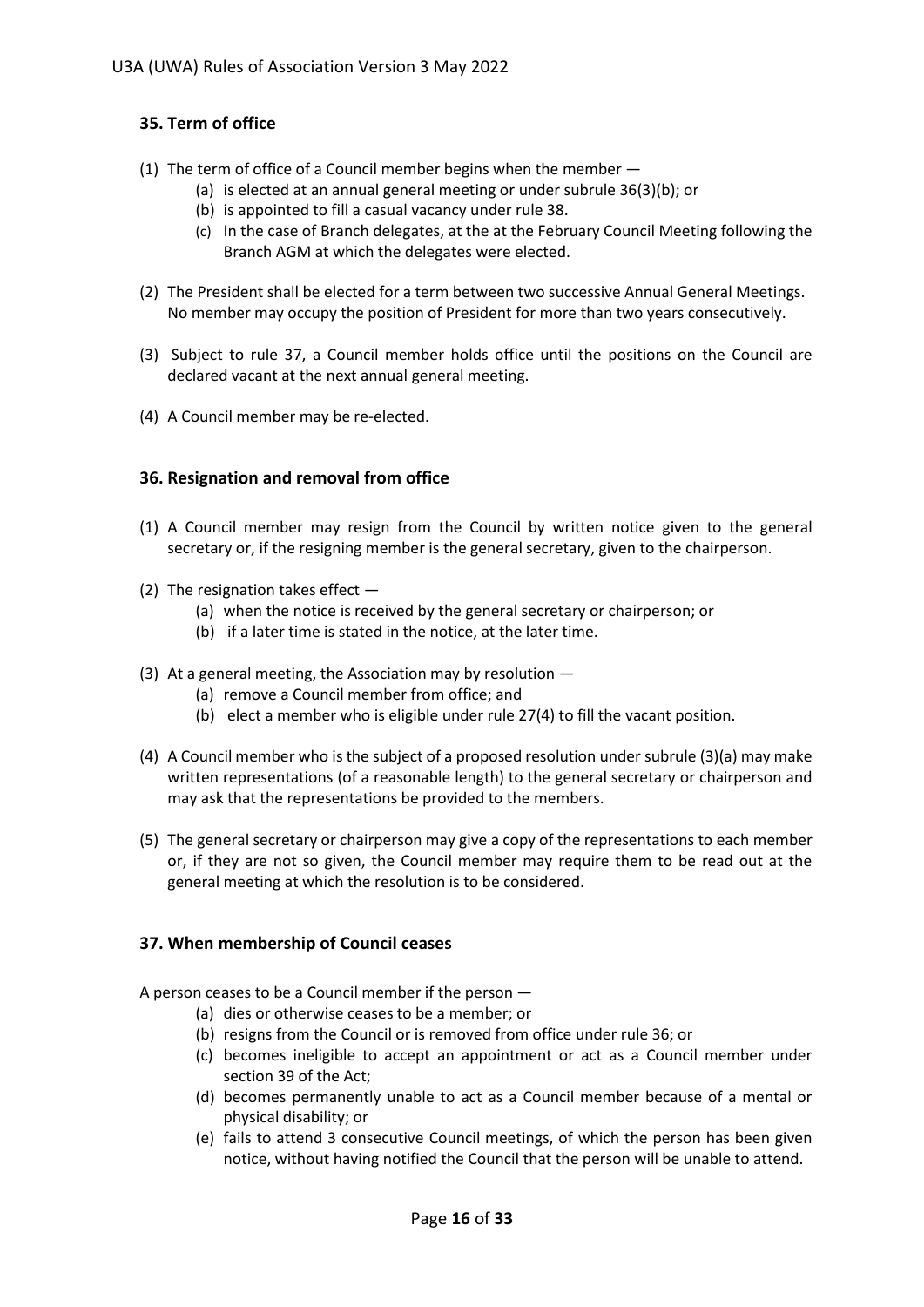# **38. Filling casual vacancies**

- (1) The Council may appoint a member who is eligible under rule 27(4) to fill a position on the Council that —
	- (a) has become vacant under rule 37; or
	- (b) was not filled by election at the most recent annual general meeting or under rule 36(3)(b).
- (2) If the position of general secretary becomes vacant, the Council must appoint a member who is eligible under rule 27(4) to fill the position within 14 days after the vacancy arises.
- (3) Subject to the requirement for a quorum under rule 46, the Council may continue to act despite any vacancy in its membership.
- (4) If there are fewer Council members than required for a quorum under rule 46, the Council may act only for the purpose of —
	- (a) appointing Council members under this rule; or
	- (b) convening a general meeting.

# **39. Validity of acts**

The acts of a Council or subcommittee, or of a Council member or member of a subcommittee, are valid despite any defect that may afterwards be discovered in the election, appointment or qualification of a Council member or member of a subcommittee.

### **40. Payments to Council members**

(1) In this rule  $-$ 

*Council member* includes a member of a subcommittee *Council meeting* includes a meeting of a subcommittee

- (2) A Council member is entitled to be paid out of the funds of the Association for any out-ofpocket expenses for travel and accommodation properly incurred —
	- (a) in attending a Council meeting or
	- (b) in attending a general meeting; or
	- (c) otherwise in connection with the Association's business.

### **DIVISION 4 – COUNCIL MEETINGS**

### **41. Council meetings**

(1) The Council must meet not less than 7 times between Annual General Meetings and there shall be not more than 2 months between meetings on the dates and at the times and places determined by the Council.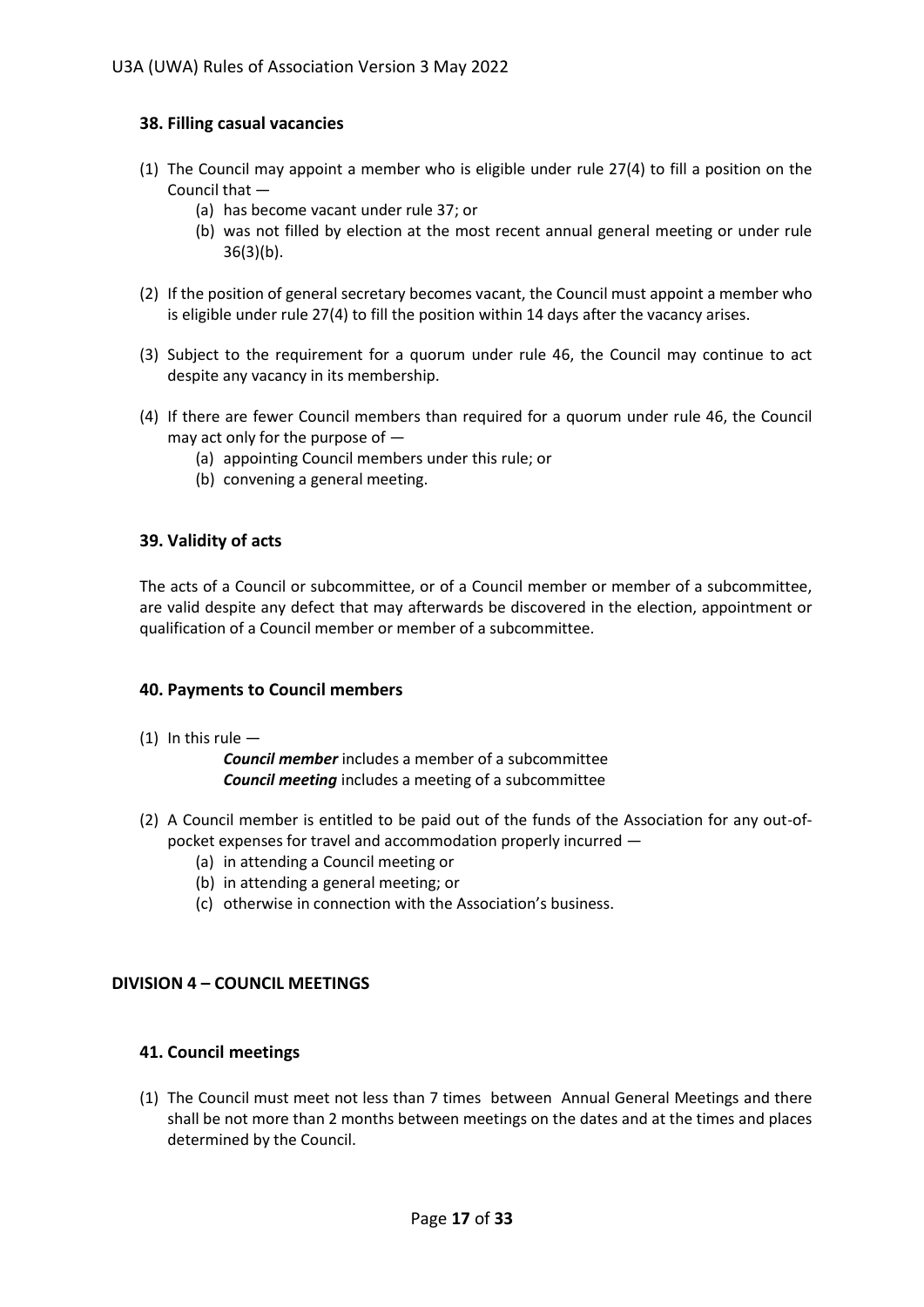- (2) The date, time and place of the first Council meeting must be determined by the Council members as soon as practicable after the annual general meeting at which the Council members are elected.
- (3) Special Council meetings may be convened by the chairperson or any 2 Council members.

# **42. Notice of Council meetings**

- (1) Notice of each Council meeting must be given to each Council member at least 48 hours before the time of the meeting.
- (2) The notice must state the date, time and place of the meeting and must describe the general nature of the business to be conducted at the meeting.
- (3) Unless subrule (4) applies, the only business that may be conducted at the meeting is the business described in the notice.
- (4) Additional business that has not been described in the notice may be conducted at the meeting if the Council members at the meeting unanimously agree to conduct that business.

# **43. Procedure and order of business**

- (1) The President or, in the President's absence, the Deputy-President must preside as chairperson of each Council meeting.
- (2) If the President and Deputy President are absent or are unwilling to act as chairperson of a meeting, the Council members at the meeting must choose one of them to act as chairperson of the meeting.
- (3) The procedure to be followed at a Council meeting must be determined from time to time by the Council.
- (4) The order of business at a Council meeting may be determined by the Council members at the meeting.
- (5) A member or other person who is not a Council member may attend a Council meeting if invited to do so by the Council.
- (6) A person invited under subrule (5) to attend a Council meeting
	- (a) has no right to any agenda, minutes or other document circulated at the meeting; and
	- (b) must not comment about any matter discussed at the meeting unless invited by the Council to do so; and
	- (c) cannot vote on any matter that is to be decided at the meeting.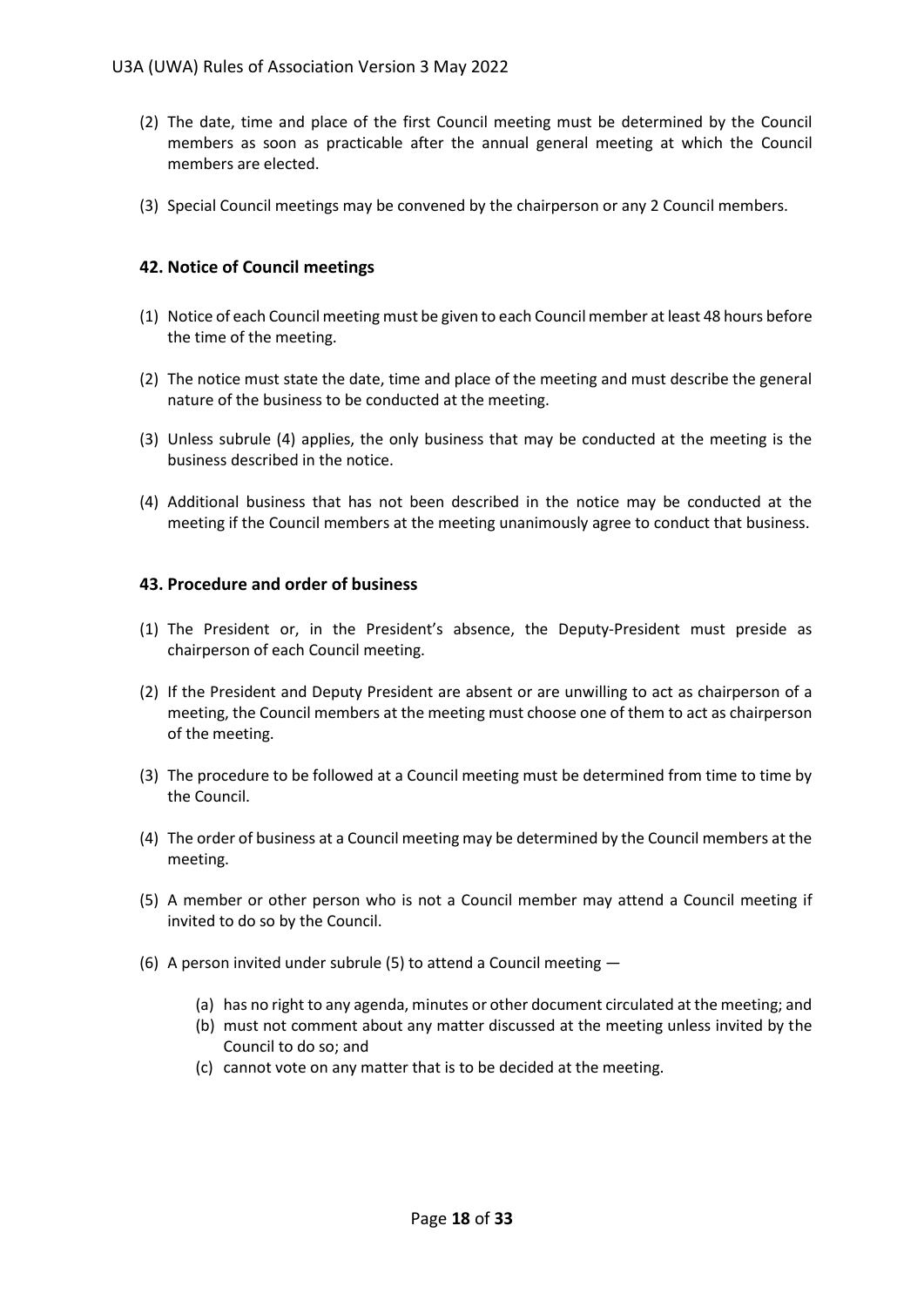# **44. Material Personal interests**

- (1) a member of the Council who has a material personal interest in a matter being considered at a Council meeting must:
	- (a) as soon as he or she becomes aware of that interest, disclose the nature and extent of his or her interest to the Council;
	- (b) disclose the nature and extent of the interest at the next general meeting of the association
- (2) Under section 42(3) of the Act this rule does not apply in respect of a material personal interest
	- (a) that exists only because the member-
		- (i) is an employee of the incorporated association; or
		- (ii) is a member of a class of persons for whose benefit the association is established; or
	- (b) that the member has in common with all, or a substantial proportion of, the members of the Association.
- (3) Under section 43 of the Act a member of the management Council who has a material personal interest in a matter being considered at a meeting of the management Council must not be present while the matter is being considered at the meeting or vote on the matter.
- (4) Under section 42(6) of the Act the association must record every disclosure made by a Council member of a material personal interest in the minutes of the Council meeting at which the disclosure is made.

### **45. Use of technology to be present at Council meetings**

- (1) The presence of a Council member at a Council meeting need not be by attendance in person but may be by that Council member and each other Council member at the meeting being simultaneously in contact by telephone or other means of instantaneous communication.
- (2) A member who participates in a Council meeting as allowed under subrule (1) is taken to be present at the meeting and, if the member votes at the meeting, the member is taken to have voted in person.

### **46. Quorum for Council meetings**

- (1) Subject to rule 38(4), no business is to be conducted at a Council meeting unless a quorum is present.
- (2) At least 50% of Council members constitute a quorum for the conduct of the business of a Council meeting.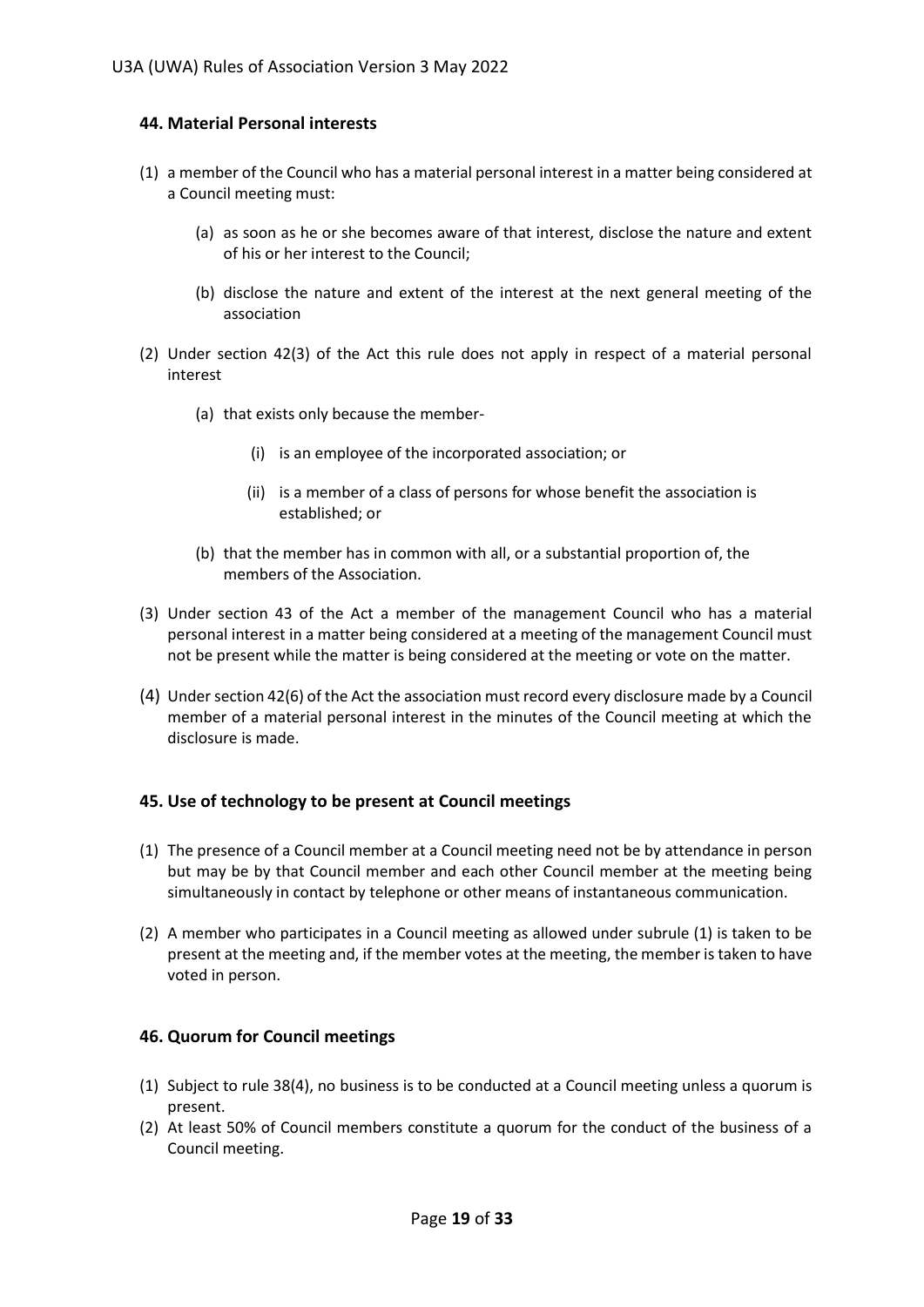- (3) If a quorum is not present within 30 minutes after the notified commencement time of a Council meeting —
	- (a) in the case of a special meeting  $-$  the meeting lapses; or
	- (b) otherwise, the meeting is adjourned to a time, day and place decide by members present.
- $(4)$  If  $-$ 
	- (a) a quorum is not present within 30 minutes after the commencement time of a Council meeting held under subrule (3)(b); and
	- (b) at least 2 Council members are present at the meeting,

those members present are taken to constitute a quorum.

### **47. Voting at Council meetings**

- (1) Each Council delegate, chairperson, general secretary and general treasurer present at a Council meeting has one vote on any question arising at the meeting.
- (2) A motion is carried if a majority of the Council members present and eligible to vote at the Council meeting vote in favour of the motion.
- (3) If the votes are divided equally on a question, the chairperson of the meeting has a second or casting vote.
- (4) A vote may take place by the Council members present indicating their agreement or disagreement or by a show of hands, unless the Council decides that a secret ballot is needed to determine a particular question.
- (5) If a secret ballot is needed, the chairperson of the meeting must decide how the ballot is to be conducted.

### **48. Minutes of Council meetings**

- (1) The Council must ensure that minutes are taken and kept of each Council meeting.
- (2) The minutes must record the following
	- (a) the names of the Council members present at the meeting;
	- (b) the name of any person attending the meeting under rule 43(5);
	- (c) the business considered at the meeting;
	- (d) any motion on which a vote is taken at the meeting and the result of the vote.
- (3) The minutes of a Council meeting must be entered in the Association's minute book within 30 days after the meeting is held.
- (4) The chairperson must ensure that the minutes of a Council meeting are reviewed and signed as correct by —
	- (a) the chairperson of the meeting; or
	- (b) the chairperson of the next Council meeting.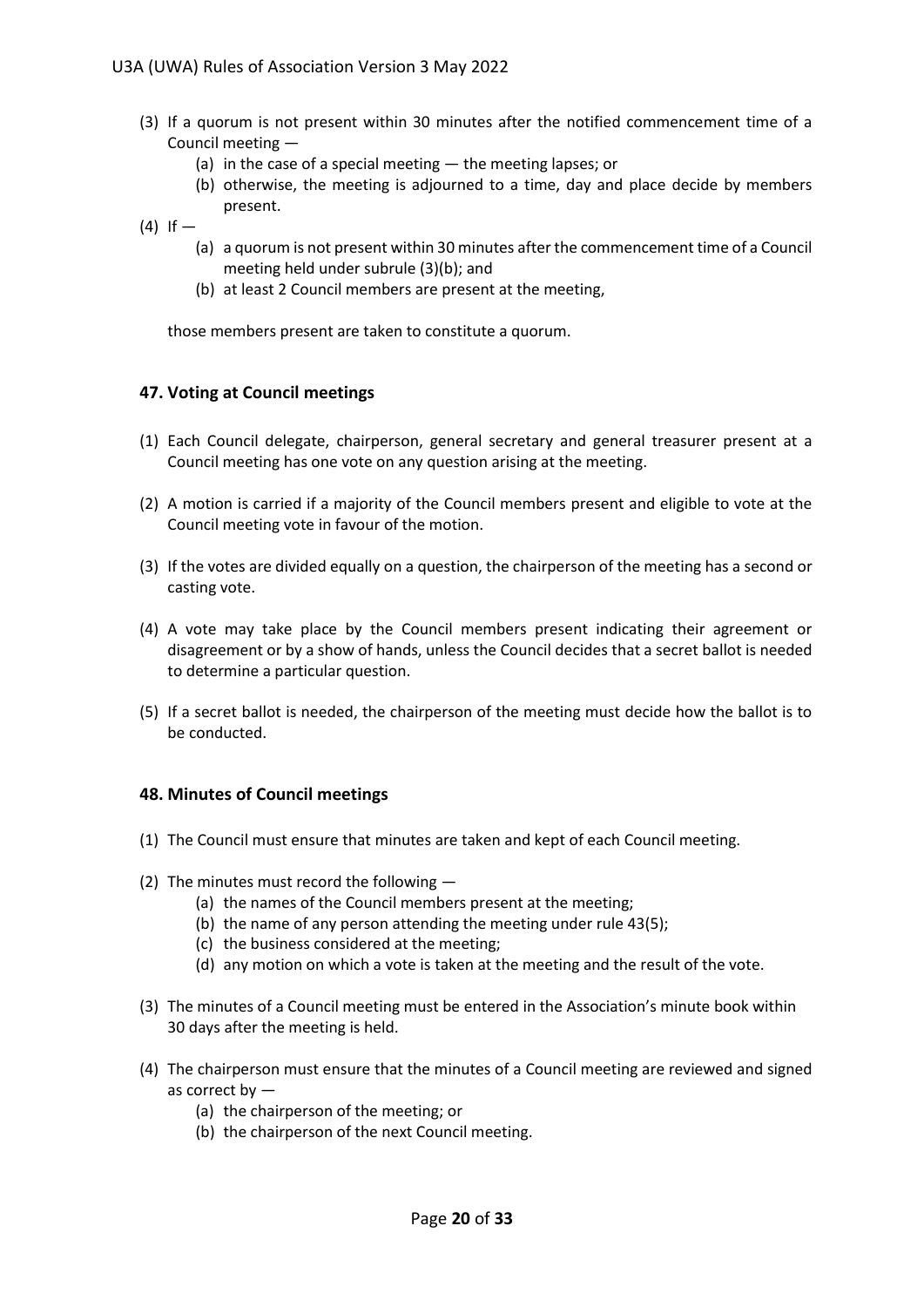- (5) When the minutes of a Council meeting have been signed as correct they are, until the contrary is proved, evidence that —
	- (a) the meeting to which the minutes relate was duly convened and held; and
	- (b) the matters recorded as having taken place at the meeting took place as recorded; and
	- (c) any appointment purportedly made at the meeting was validly made.

# **DIVISION 5 – SUBCOMMITTEES AND SUBSIDIARY OFFICES**

### **49. Subcommittees and subs**i**diary offices**

- (1) To help the Council in the conduct of the Association's business, the Council may, in writing, do either or both of the following —
	- (a) appoint one or more subcommittees;
	- (b) create one or more subsidiary offices and appoint people to those offices.
- (2) A subcommittee may consist of the number of people, whether or not members, that the Council considers appropriate.
- (3) A person may be appointed to a subsidiary office whether or not the person is a member.
- (4) Subject to any directions given by the Council
	- (a) a subcommittee may meet and conduct business as it considers appropriate; and
	- (b) the holder of a subsidiary office may carry out the functions given to the holder as the holder considers appropriate.

### **50. Delegation to subcommittees and holders of subsidiary offices**

- (1) In this rule  $$ *non-delegable duty* means a duty imposed on the Council by the Act or another written law.
- (2) The Council may, in writing, delegate to a subcommittee or the holder of a subsidiary office the exercise of any power or the performance of any duty of the Council other than —
	- (a) the power to delegate; and
	- (b) a non-delegable duty.
- (3) A power or duty, the exercise or performance of which has been delegated to a subcommittee or the holder of a subsidiary office under this rule, may be exercised or performed by the subcommittee or holder in accordance with the terms of the delegation.
- (4) The delegation may be made subject to any conditions, qualifications, limitations or exceptions that the Council specifies in the document by which the delegation is made.
- (5) The delegation does not prevent the Council from exercising or performing at any time the power or duty delegated.
- (6) Any act or thing done by a subcommittee or by the holder of a subsidiary office, under the delegation has the same force and effect as if it had been done by the Council.
- (7) The Council may, in writing, amend or revoke the delegation.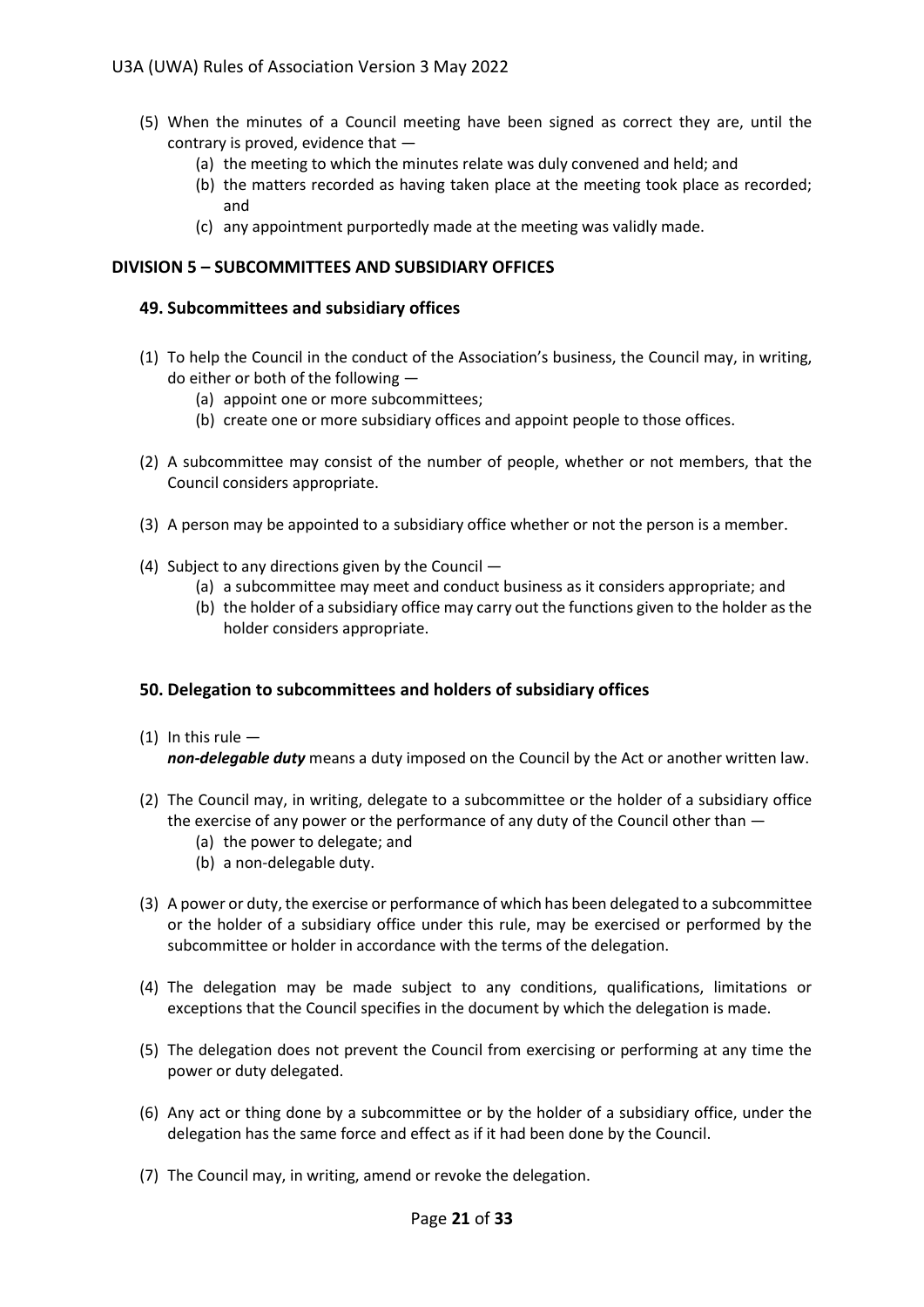# **PART 6 — GENERAL MEETINGS OF ASSOCIATION**

# **51. Annual general meeting**

- (1) The Council must determine the date, time and place of the annual general meeting.
- (2) If it is proposed to hold the annual general meeting more than 6 months after the end of the Association's financial year, the general secretary must apply to the Commissioner for permission under section 50(3)(b) of the Act within 4 months after the end of the financial year.
- (3) The ordinary business of the annual general meeting is as follows
	- (a) to confirm the minutes of the previous annual general meeting and of any special general meeting held since then if the minutes of that meeting have not yet been confirmed;
	- (b) to receive and consider
		- (i) the Council's annual report on the Association's activities during the preceding financial year; and
		- (ii) the financial statements of the Association for the preceding financial year presented under Part 5 of the Act; and
		- (iii) if required to be presented for consideration under Part 5 of the Act, a copy of the report of the review or auditor's report on the financial statements or financial report;
	- (c) to elect the office holders of the Association
	- (d) to name and ratify delegates (previously elected by their branch committees) to Council;
	- (e) if applicable, to appoint or remove a reviewer or auditor of the Association in accordance with the Act;
	- (f) to confirm or vary the membership fees and other amounts (if any) to be paid by members.
- (4) Any other business of which notice has been given in accordance with these rules may be conducted at the annual general meeting.

# **52. Special general meetings**

- (1) The Council may convene a special general meeting.
- (2) The Council must convene a special general meeting if at least 10% of the members require a special general meeting to be convened.
- (3) The members requiring a special general meeting to be convened must
	- (a) make the requirement by written notice given to the general secretary; and
	- (b) state in the notice the business to be considered at the meeting; and
	- (c) each sign the notice.
- (4) The special general meeting must be convened within 28 days after notice is given under subrule (3)(a).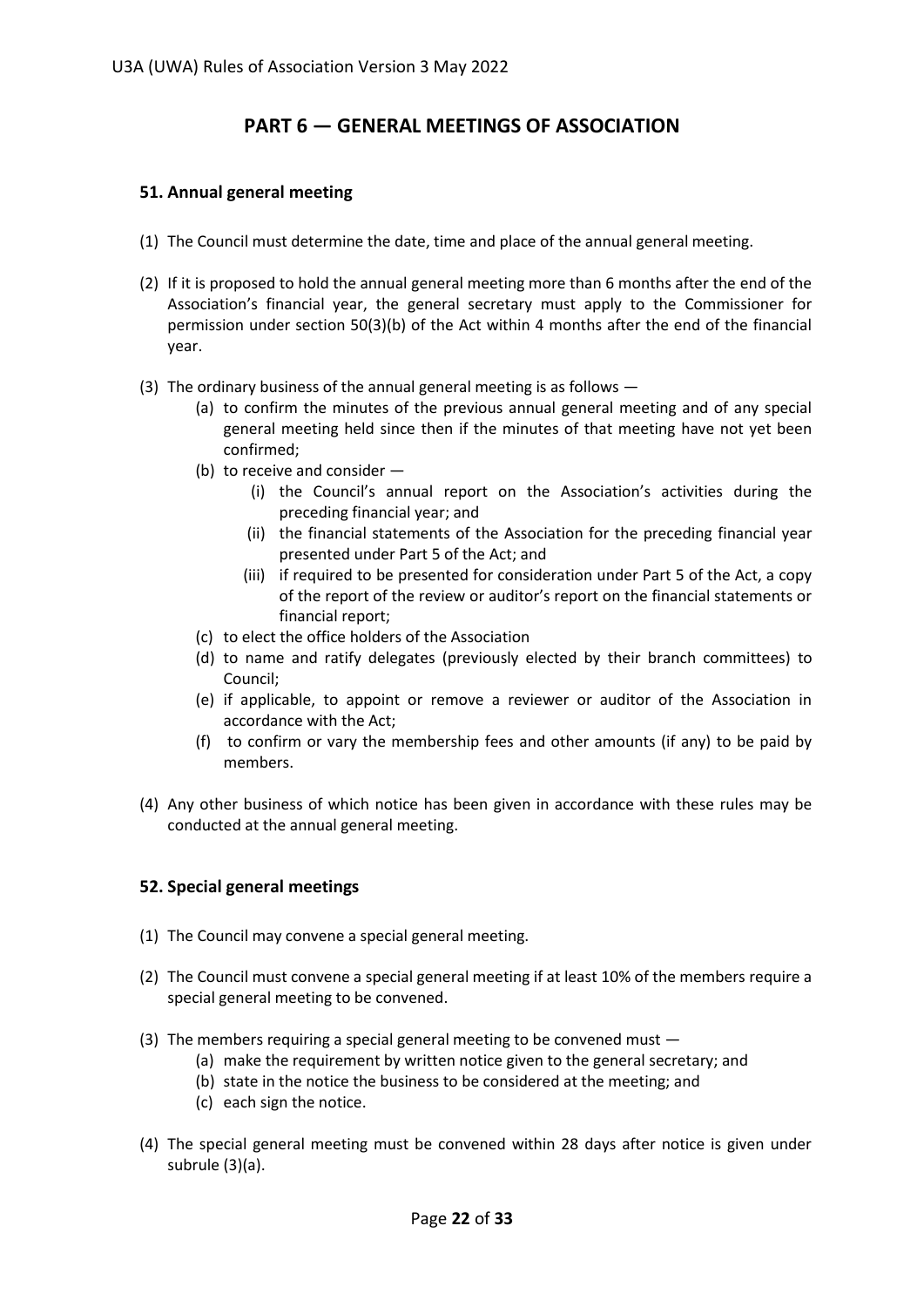- (5) If the Council does not convene a special general meeting within that 28-day period, the members making the requirement (or any of them) may convene the special general meeting.
- (6) A special general meeting convened by members under subrule  $(5)$  -
	- (a) must be held within 3 months after the date the original requirement was made; and
	- (b) may only consider the business stated in the notice by which the requirement was made.
- (7) The Association must reimburse any reasonable expenses incurred by the members convening a special general meeting under subrule (5).

# **53. Notice of general meetings**

- (1) The general secretary or, in the case of a special general meeting, the members convening the meeting, must give to each member —
	- (a) at least 21 days' notice of a general meeting if a special resolution is to be proposed at the meeting; or
	- (b) at least 14 days' notice of a general meeting in any other case.
- (2) The notice must
	- (a) specify the date, time and place of the meeting; and
	- (b) indicate the general nature of each item of business to be considered at the meeting; and
	- (c) if the meeting is the annual general meeting, include the names of the members who have nominated for election to the Council under rule 33(2); and
	- (d) if a special resolution is proposed
		- (i) set out the wording of the proposed resolution as required by section 51(4) of the Act; and
		- (ii) state that the resolution is intended to be proposed as a special resolution; and
		- (iii) comply with rule 54(7).

### **54. Proxies**

- (1) Subject to subrule (2), an ordinary member may appoint an individual who is an ordinary member as his or her proxy to vote and speak on his or her behalf at a general meeting.
- (2) An ordinary member may be appointed the proxy for not more than 5 other members.
- (3) The appointment of a proxy must be in writing and signed by the member making the appointment.
- (4) The member appointing the proxy may give specific directions as to how the proxy is to vote on his or her behalf.
- (5) If no instructions are given to the proxy, the proxy may vote on behalf of the member in any matter as the proxy sees fit.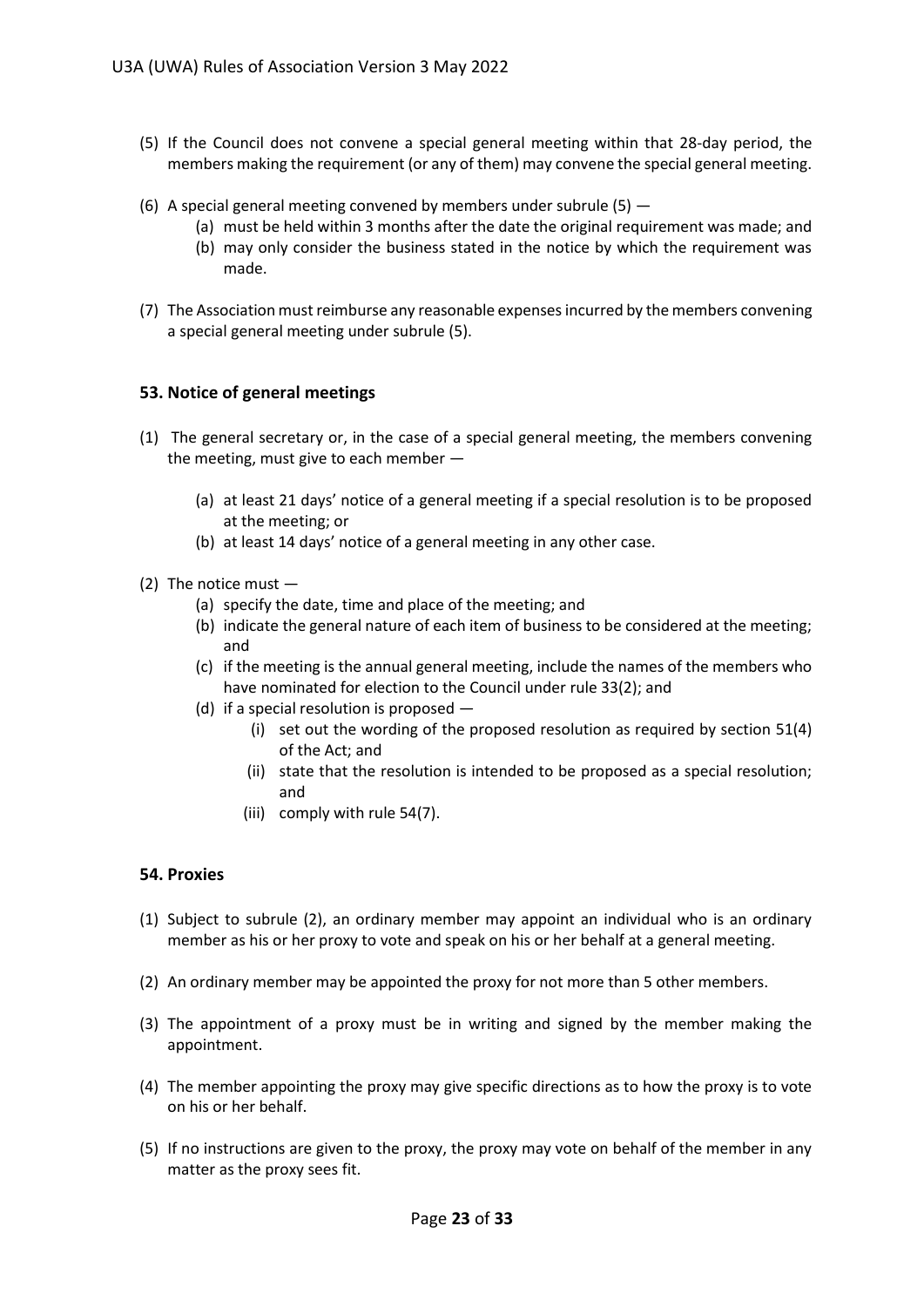- (6) If the Council has approved a form for the appointment of a proxy, the member may use that form or any other form —
	- (a) that clearly identifies the person appointed as the member's proxy; and
	- (b) that has been signed by the member.
- (7) Notice of a general meeting given to an ordinary member under rule 53 must
	- (a) state that the member may appoint an individual who is an ordinary member as a proxy for the meeting; and
	- (b) include a copy of any form that the Council has approved for the appointment of a proxy.
- (8) A form appointing a proxy must be given to the general secretary before the commencement of the general meeting for which the proxy is appointed.
- (9) A form appointing a proxy sent by post or electronically is of no effect unless it is received by the Association not later than 24 hours before the commencement of the meeting.

# **55. Use of technology to be present at general meetings**

- (1) The presence of a member at a general meeting need not be by attendance in person but may be by that member and each other member at the meeting being simultaneously in contact by telephone or other means of instantaneous communication.
- (2) A member who participates in a general meeting as allowed under subrule (1) is taken to be present at the meeting and, if the member votes at the meeting, the member is taken to have voted in person.

### **56. Presiding member and quorum for general meetings**

- (1) The chairperson or, in the chairperson's absence, the deputy chairperson must preside as chairperson of each general meeting.
- (2) If the chairperson and deputy chairperson are absent or are unwilling to act as chairperson of a general meeting, the members at the meeting must choose one of them to act as chairperson of the meeting.
- (3) No business is to be conducted at a general meeting unless a quorum is present.
- (4) Any 100 members personally present or deemed to be present under rule 55, or if total membership is less than 1000, then 10% of the total membership (being members entitled to vote under these rules at a general meeting) will constitute a quorum for the conduct of business at a general meeting.
- (5) If a quorum is not present within 30 minutes after the notified commencement time of a general meeting —
	- (a) in the case of a special general meeting the meeting lapses; or
	- (b) in the case of the annual general meeting  $-$  the meeting is adjourned to  $-$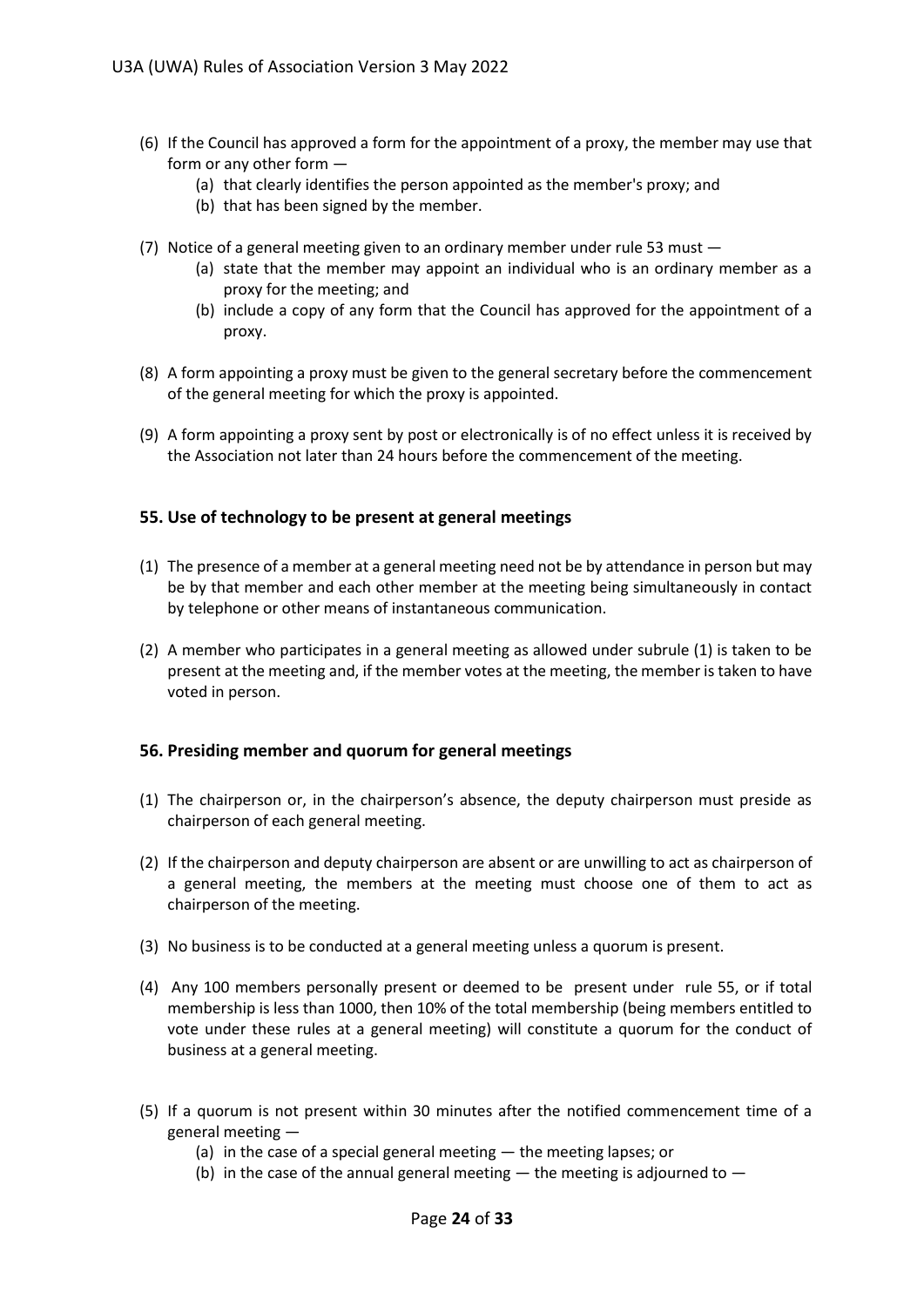- (i) the same time and day within the following 4 weeks
- (ii) the same place, unless the chairperson specifies another place at the time of the adjournment or written notice of another place is given to the members before the day to which the meeting is adjourned.
- $(6)$  If  $-$ 
	- (a) a quorum is not present within 30 minutes after the commencement time of an annual general meeting held under subrule (5)(b); and
	- (b) at least 2 ordinary members are present at the meeting, those members present are taken to constitute a quorum.

# **57. Adjournment of general meeting**

- (1) The chairperson of a general meeting at which a quorum is present may, with the consent of a majority of the ordinary members present at the meeting, adjourn the meeting to another time at the same place or at another place.
- (2) Without limiting subrule (1), a meeting may be adjourned  $-$ 
	- (a) if there is insufficient time to deal with the business at hand; or
	- (b) to give the members more time to consider an item of business.
- (3) No business may be conducted on the resumption of an adjourned meeting other than the business that remained unfinished when the meeting was adjourned.
- (4) Notice of the adjournment of a meeting under this rule is not required unless the meeting is adjourned for 14 days or more, in which case notice of the meeting must be given in accordance with rule 53.

# **58. Voting at general meeting**

- (1) On any question arising at a general meeting
	- (a) subject to subrule (3), each ordinary member has one vote and
	- (b) ordinary members may vote personally or by proxy.
- (2) Except in the case of a special resolution, a motion is carried if a majority of the ordinary members present at a general meeting vote in favour of the motion.
- (3) If votes are divided equally on a question, the chairperson of the meeting has a second or casting vote.
- (4) If the question is whether or not to confirm the minutes of a previous general meeting, only members who were present at that meeting may vote.
- (5) For a person to be eligible to vote at a general meeting as an ordinary member, they  $-$ 
	- (a) must have been an ordinary member at the time notice of the meeting was given under rule 53; and
	- (b) must have paid any fee or other money payable to the Association by the member.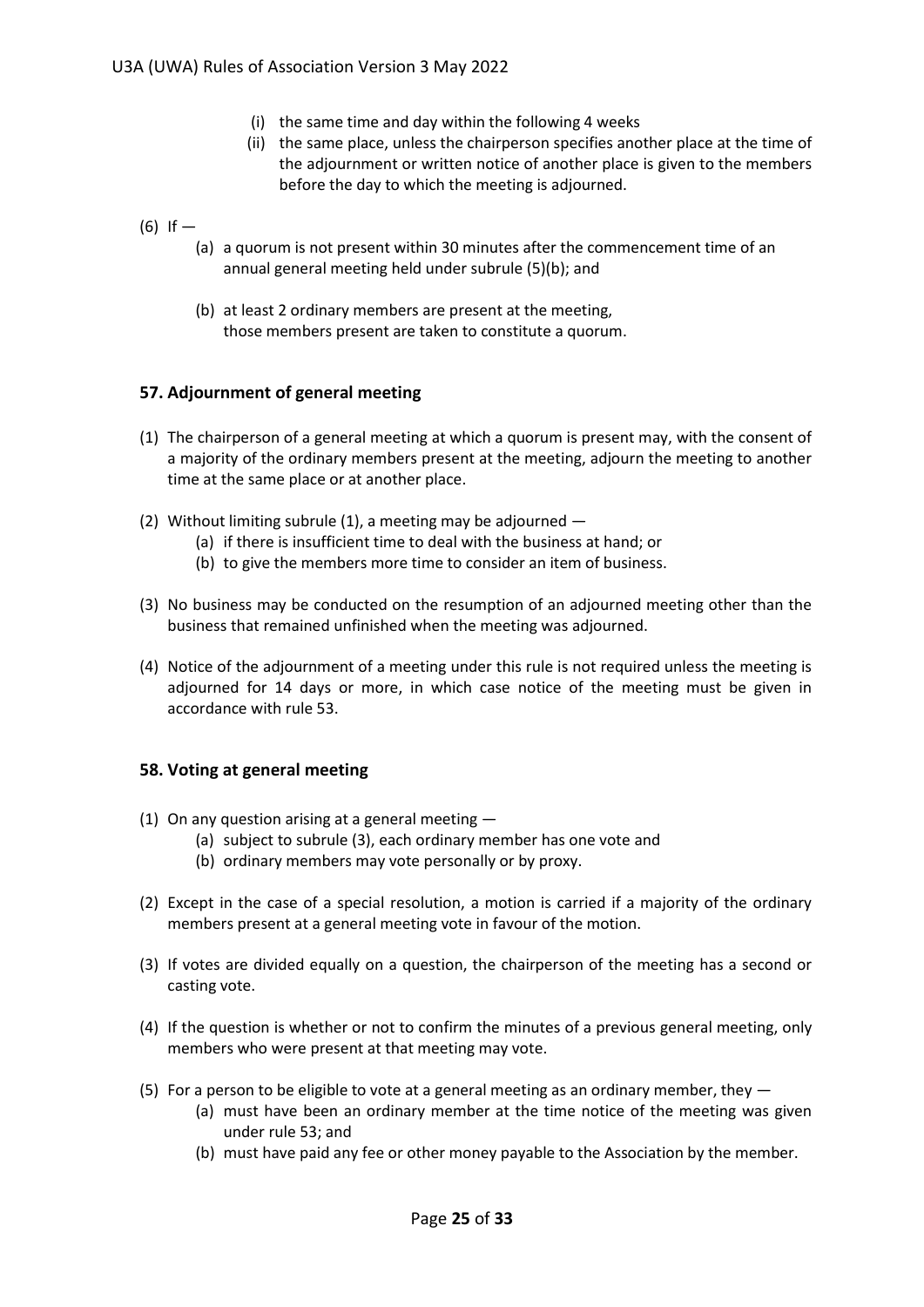# **59. When special resolutions are required**

- (1) A special resolution is required if it is proposed at a general meeting
	- (a) to affiliate the Association with another body; or
	- (b) to request the Commissioner to apply to the State Administrative Tribunal under section 109 of the Act for the appointment of a statutory manager.
	- (c) to alter its rules, including changing the name of the association
	- (d) to approve the terms of an amalgamation with one or more other incorporated associations
	- (e) to be wound up voluntarily or by the Supreme Court
	- (f) to cancel its incorporation
- (2) Subrule (1) does not limit the matters in relation to which a special resolution may be proposed.

# **60. Determining whether resolution carried**

(1) In this rule  $-$ 

*poll* means the process of voting in relation to a matter that is conducted in writing.

- (2) Subject to subrule (4), the chairperson of a general meeting may, on the basis of general agreement or disagreement or by a show of hands, declare that a resolution has been —
	- (a) carried; or
	- (b) carried unanimously; or
	- (c) carried by a particular majority; or
	- (d) lost.
- (3) If the resolution is a special resolution, the declaration under subrule (2) must identify the resolution as a special resolution.
- (4) If a poll is demanded on any question by the chairperson of the meeting or by at least 3 other ordinary members present in person or by proxy —
	- (a) the poll must be taken at the meeting in the manner determined by the chairperson;
	- (b) the chairperson must declare the determination of the resolution on the basis of the poll.
- (5) If a poll is demanded on the election of the chairperson or on a question of an adjournment, the poll must be taken immediately.
- (6) If a poll is demanded on any other question, the poll must be taken before the close of the meeting at a time determined by the chairperson.
- (7) A declaration under subrule (2) or (4) must be entered in the minutes of the meeting, and the entry is, without proof of the voting in relation to the resolution, evidence of how the resolution was determined.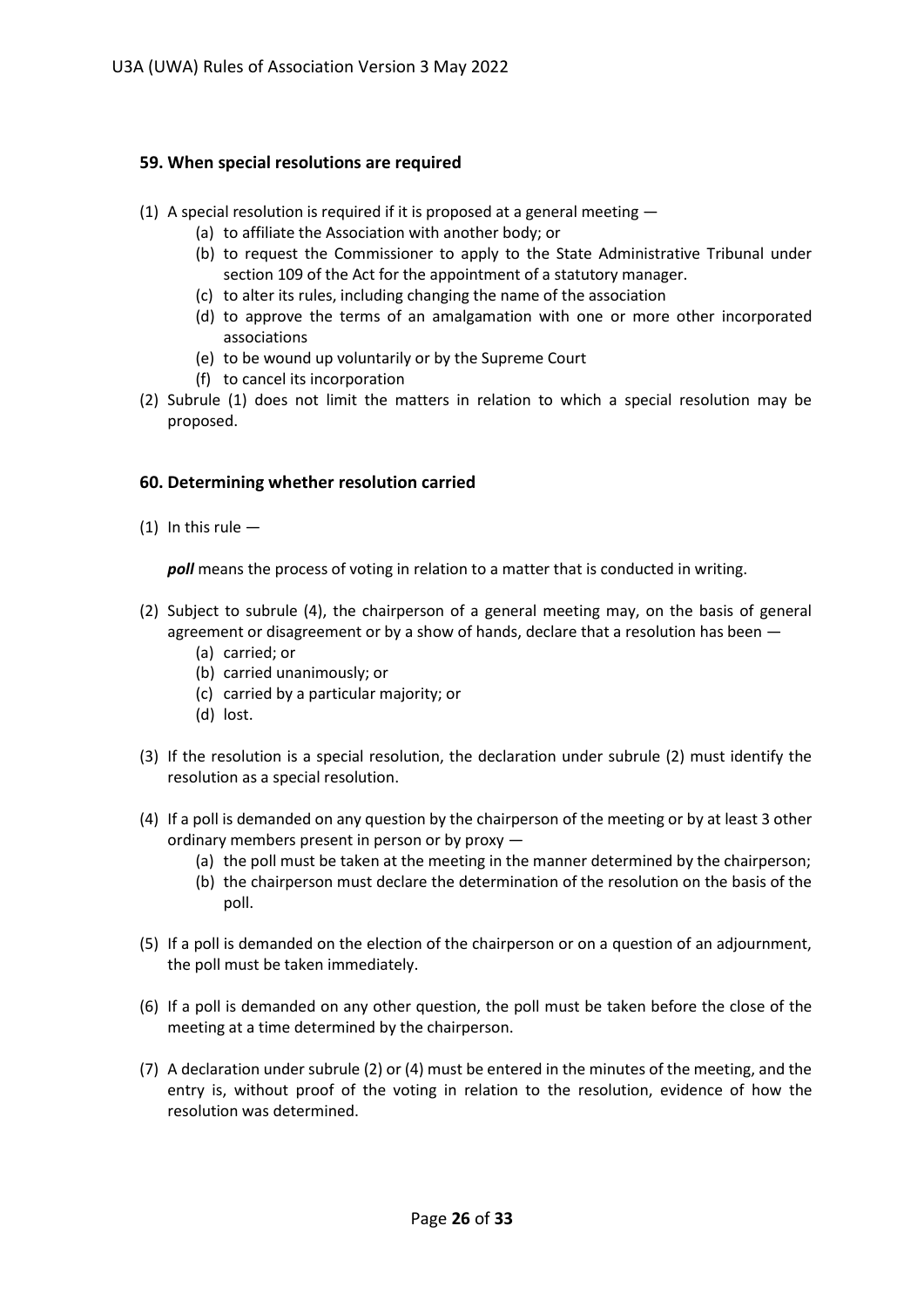# **61. Minutes of general meeting**

- (1) The general secretary, or a person authorised by the Council from time to time, must take and keep minutes of each general meeting.
- (2) The minutes must record the business considered at the meeting, any resolution on which a vote is taken and the result of the vote.
- (3) In addition, the minutes of each annual general meeting must record
	- (a) the names of the ordinary members attending the meeting; and
	- (b) any proxy forms given to the chairperson of the meeting under rule 54(8); and
	- (c) the financial statements or financial report presented at the meeting, as referred to in rule  $51(3)(b)(ii)$  and
	- (d) any report of the review or auditor's report on the financial statements or financial report presented at the meeting, as referred to in rule 51(3)(b)(iii).
- (4) The minutes of a general meeting must be entered in the Association's minute book within 30 days after the meeting is held.
- (5) The chairperson must ensure that the minutes of a general meeting are reviewed and signed as correct by —
	- (a) the chairperson of the meeting; or
	- (b) the chairperson of the next general meeting.
- (6) When the minutes of a general meeting have been signed as correct they are, in the absence of evidence to the contrary, taken to be proof that —
	- (a) the meeting to which the minutes relate was duly convened and held; and
	- (b) the matters recorded as having taken place at the meeting took place as recorded; and
	- (c) any election or appointment purportedly made at the meeting was validly made.

# **62. Branches**

- (1) A Branch is a division of the Association located within a geographical area defined by the Council from time to time for the convenience of members resident within that area. Such other members as are not resident in that area but who choose to be assigned to that Branch shall be included in that Branch's membership roll.
- (2) Barnch General Meetings
	- (a) Each Branch shall hold an annual general meeting to be called the branch annual general meeting by the 31st December in the same year.
	- (b) Branch special general meetings shall be convened by: resolution of the branchcommittee; or
	- (c) by requisition of 20 members or 20% of the Ordinary Members assigned to the Branch, whichever is the less at the date of deposit of the requisition.
	- (d) Notices of branch annual or special general meetings shall be issued in the manner specified in rule 53 to Ordinary Members assigned to the Branch on a date on which the meeting was convened.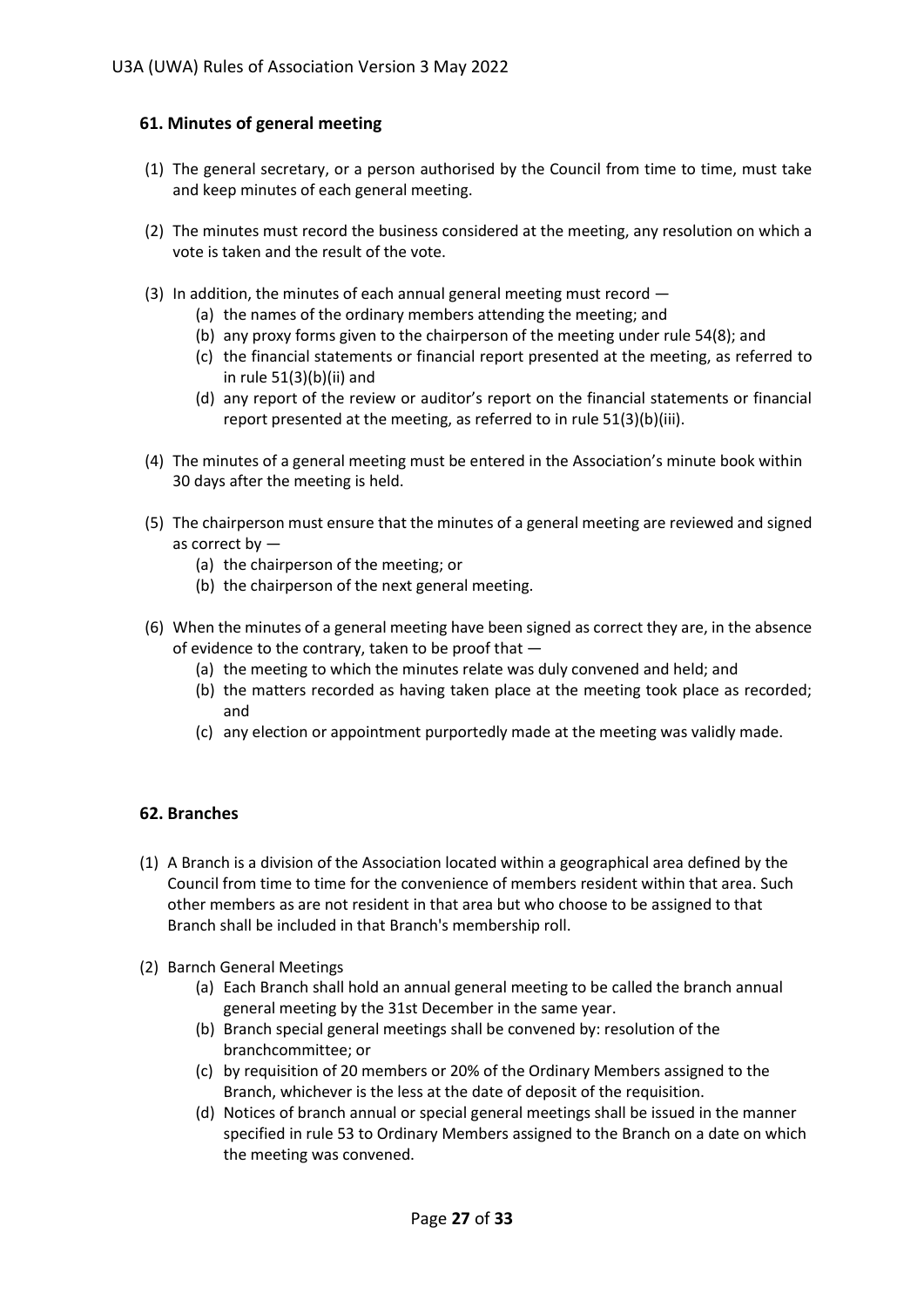- (e) The quorum for a branch general meeting shall be 20 members or 20% of the Ordinary Members assigned to the Branch whichever is the less.
- (f) If within 30 minutes of the time appointed for a general meeting no quorum shall be present the meeting may be adjourned until the same day at the same time of the following week at which adjourned meeting no quorum shall be necessary and the agenda shall be unaltered.
- (3) Branch Committees and Branch Delegates
	- (a) At its branch annual general meeting the branch shall elect a branch committee and one branch delegate to Council, voting being restricted to ordinary members shown on the Register as being assigned to that Branch 21 days prior to the advertised date of the meeting.
	- (b) Members of the branch committee shall, subject to these rules, serve for a term between successive branch annual general meetings.
- (4) Branch Officers
	- Officers of the branch committee shall be:
		- (a) a chairman
		- (b) a vice-chairman
		- (c) a secretary
		- (d) a treasurer
		- (e) a programme coordinator
		- (f) not less than two other elected members assigned to the Branch.
		- (g) No member may hold the office of chairman for more than two years consecutively.
- (5) Quorum and Procedures
	- (a) A branch committee may meet together for the despatch of business, adjourn and otherwise regulate its meetings, as it thinks fit.
	- (b) The branch committee shall meet not less than four times between consecutive branch annual general meetings.
	- (c) A quorum for a branch committee shall comprise not less than four of its elected members
	- (d) On leaving office any committee member must as soon as practical deliver to a member of the committee all of the relevant documents and records they hold relevant to the management of the associations affairs.
	- (e) A member of the committee who has a material personal interest in a matter being considered at a committee meeting must as soon as they become aware of that interest, disclose the nature and extent of their interest to the committee and to members at the next general meeting. This rule does not apply if
		- (i) the interest exists only because the member is an employee of the incorporated association or
		- (ii) is a member of a class of persons for whose benefit the association is established or
		- (iii) the member has in common with a substantial proportion of the members of the association.
	- (f) A member of the committee who has a material interest in a matter being discussed must not be present while the matter is considered. Any disclosure made must be recorded in the minutes..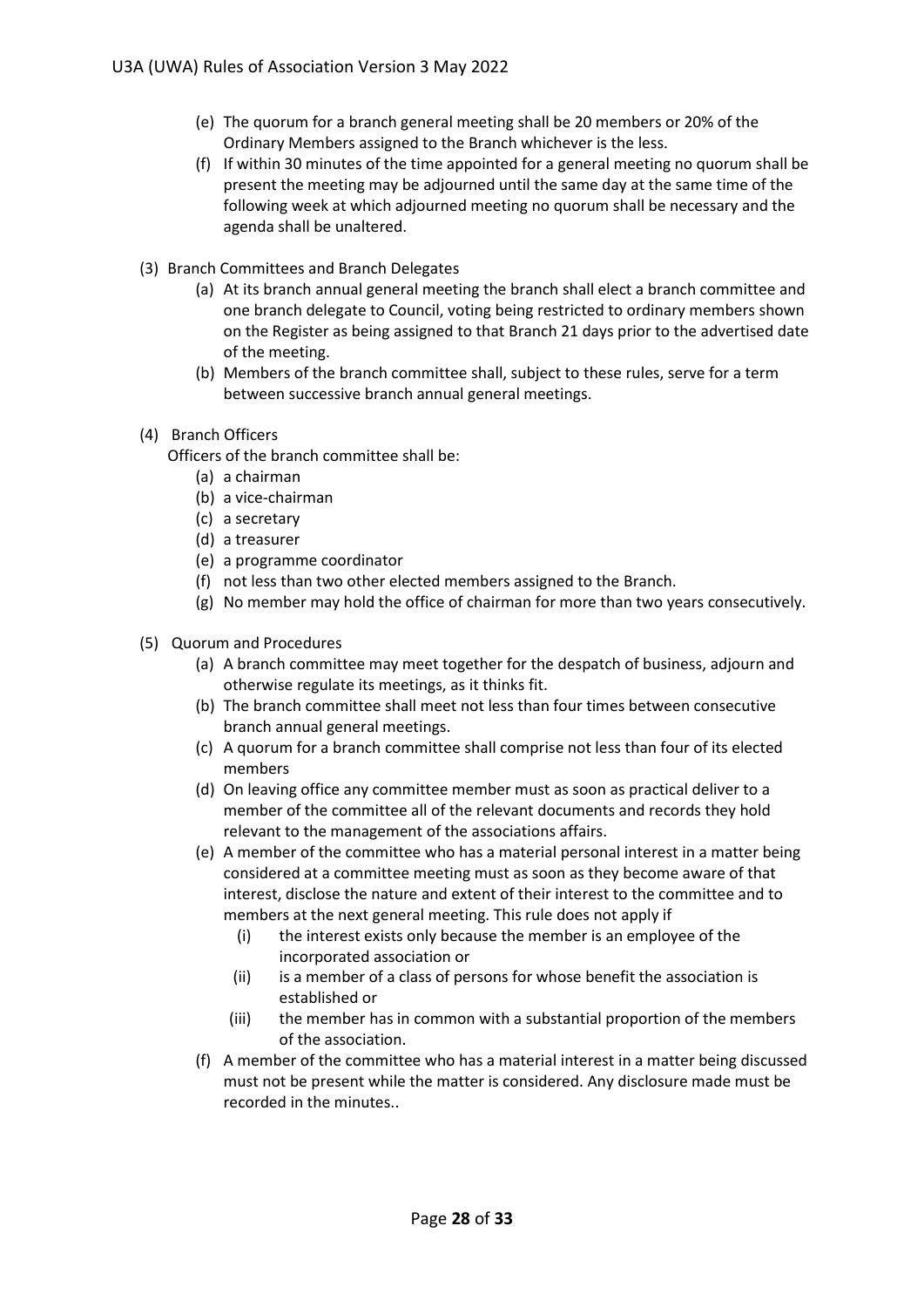# **PART 7 – FINANCIAL MATTERS**

# **63. Source of funds**

The funds of the Association may be derived from annual subscriptions, donations, fund-raising activities, grants, interest and any other sources approved by the Council.

# **64. Control of funds**

- (1) The Association must open an account in the name of the Association with a financial institution from which all expenditure of the Association is made and into which all funds received by the Association are deposited.
- (2) Subject to any restrictions imposed at a general meeting, the Council may approve expenditure on behalf of the Association.
- (3) The Council may authorise the general treasurer to expend funds on behalf of the Association up to a specified limit without requiring approval from the Council for each item on which the funds are expended.
- (4) All cheques, electronic transfers, drafts, bills of exchange, promissory notes, and other negotiable instruments of the Association must be signed by any two of President, Secretary, Treasurer and one other person authorised by Council.
- (5) All funds of the Association must be deposited into the Association's account within 5 working days after their receipt.

# **65. Financial statements and financial reports**

- (1) For each financial year, the Council must ensure that the requirements imposed on the Association under Part 5 of the Act relating to the financial statements or financial report of the Association are met.
- (2) Without limiting subrule (1), those requirements include  $-$ 
	- (a) the preparation of the financial statements; and
	- (b) if required, the review or auditing of the financial statements or financial report, as applicable, and
	- (c) the presentation to the annual general meeting of the financial statements or financial report, as applicable; and
	- (d) if required, the presentation to the annual general meeting of the copy of the report of the review or auditor's report, as applicable, on the statements or financial report.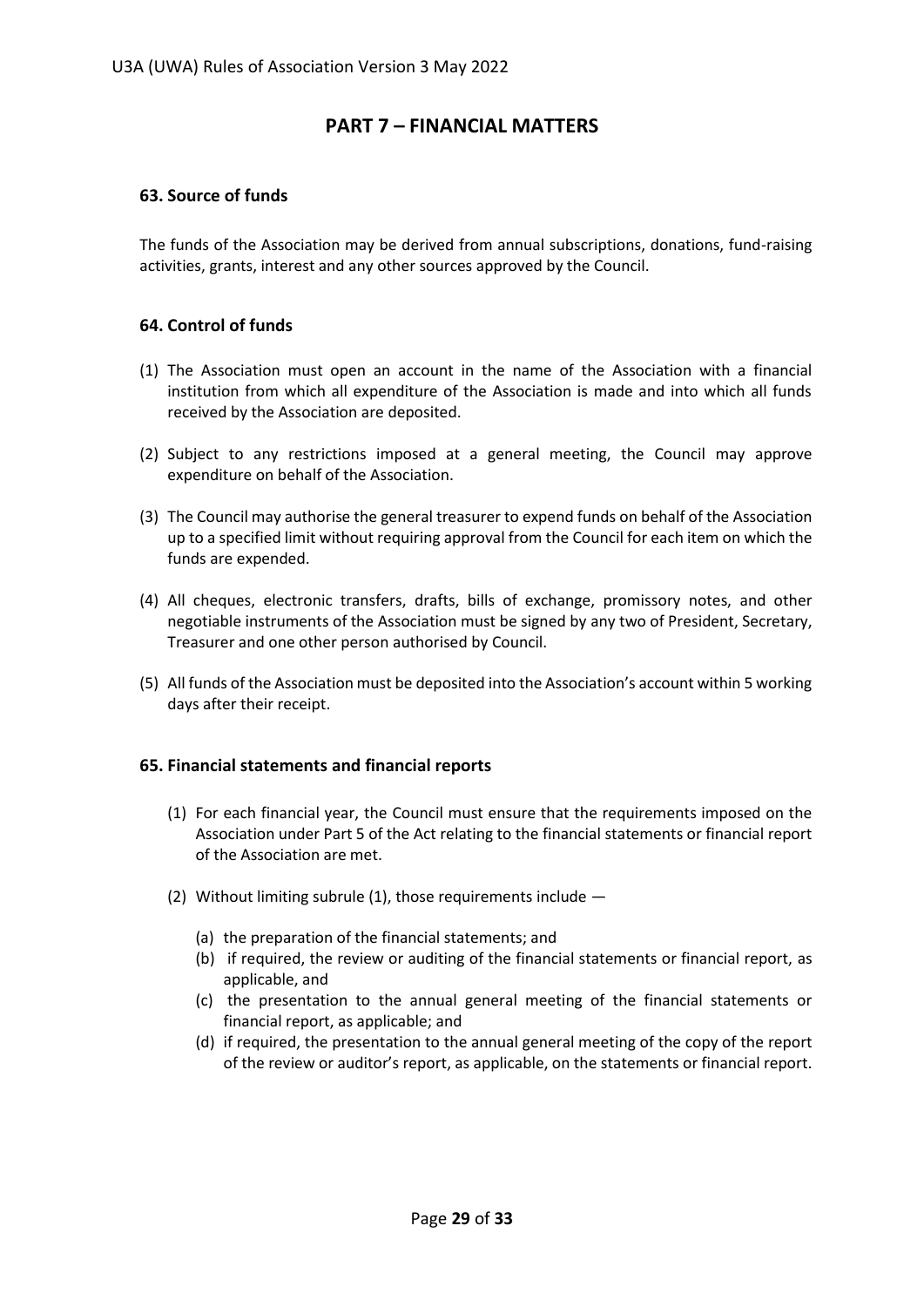# **PART 8 — GENERAL MATTERS**

# **66. By-laws**

- (1) The Association may, by resolution at a general meeting, make, amend or revoke by-laws.
- (2) By-laws may
	- (a) provide for the rights and obligations that apply to any classes of associate membership approved under rule 8(1); and
	- (b) impose restrictions on the Council's powers, including the power to dispose of the association's assets; and
	- (c) impose requirements relating to the financial reporting and financial accountability of the association and the auditing of the association's accounts; and
	- (d) provide for any other matter the association considers necessary or convenient to be dealt with in the by-laws.
- (3) A by-law is of no effect to the extent that it is inconsistent with the Act, the regulations or these rules.
- (4) Without limiting subrule (3), a by-law made for the purposes of subrule (2)(c) may only impose requirements on the Association that are additional to, and do not restrict, a requirement imposed on the Association under Part 5 of the Act.
- (5) At the request of a member, the Association must make a copy of the by-laws available for inspection by the member.

# **67. Patron**

- (1) On recommendation of the Council and ratification by the members in general meeting distinguished citizens may be invited to be patron or vice-patron of the Association on any such terms as the Council thinks fit.
- (2) A patron does not have to be a member of the Association.
- (3) A patron will have no official responsibility but shall assist the Association to the best of their ability.
- (4) The patron is entitled to receive notice of and may attend any of the Association's general meetings and may, at the absolute discretion of the President, be entitled to speak at a general meeting, but shall not be entitled to vote at any general meeting unless the person is a member of the Association.
- (5) The Council shall have the power at its absolute discretion to revoke the appointment of a patron at any time.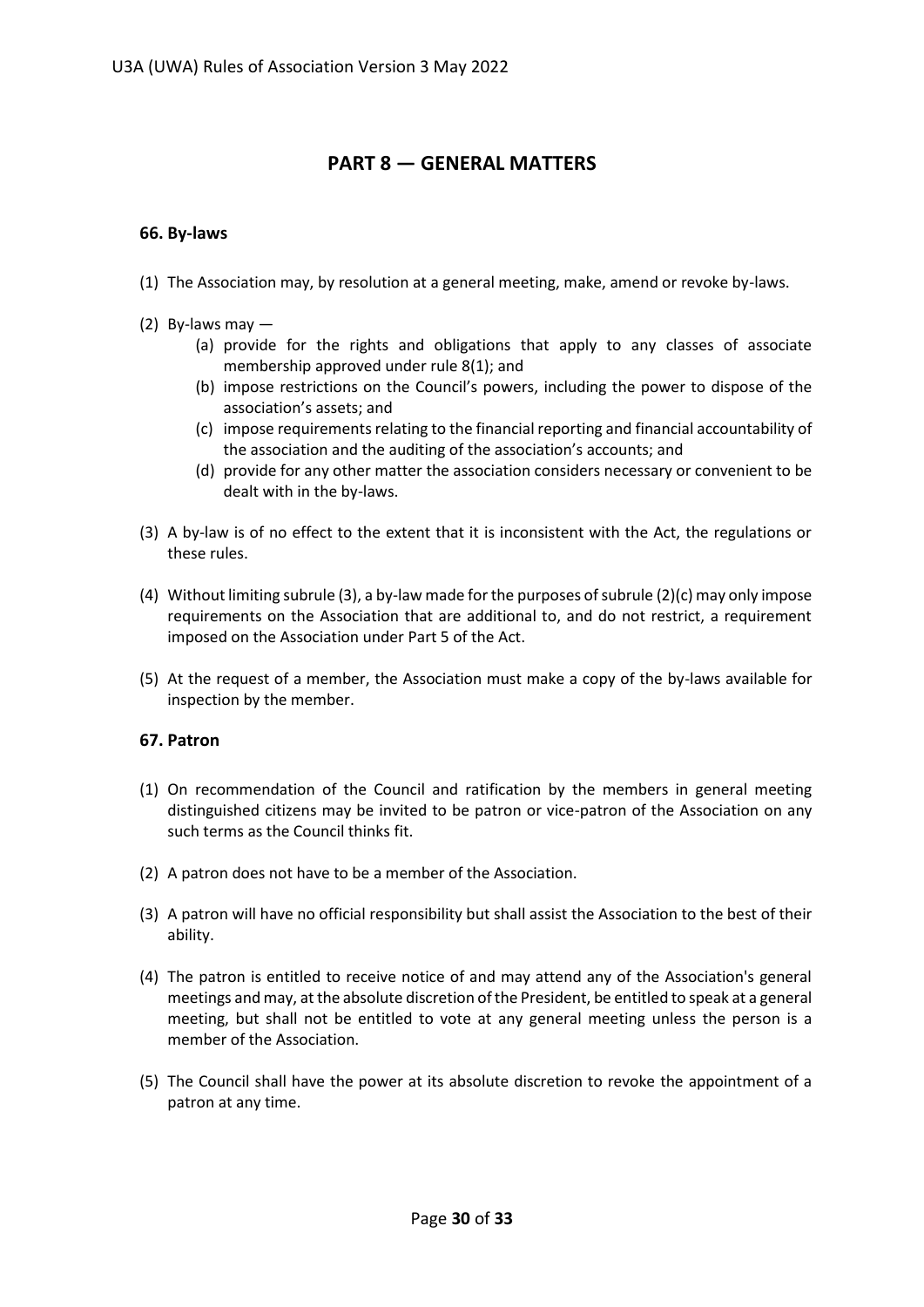# **68. Trustee**

- (1) One or more trustees may be appointed by resolution of a general meeting of the Association for a specific purpose such as keeper of the common seal.
- (2) Appointment as a trustee shall not preclude an Ordinary Member from election to office within the Association, nor shall the holding of an office disbar a member from appointment as a trustee.
- (3) A trustee need not be a member of the Association.

# **69. Executing documents and common seal**

- (1) The Association may execute a document without using a common seal if the document is signed by —
	- (a) 2 Council members; or
	- (b) one Council member and a person authorised by the Council.
- (2) If the Association has a common seal
	- (a) the name of the Association must appear in legible characters on the common seal; and
	- (b) a document may only be sealed with the common seal by the President or Secretary at the direction of the Council.
- (3) The general secretary must make a written record of each use of the common seal.
- (4) The common seal must be kept in the custody of the general secretary or another Council member authorised by the Council.

# **70. Giving notices to members**

 $(1)$  In this rule  $-$ 

*recorded means* recorded in the register of members.

- (2) A notice or other document that is to be given to a member under these rules is taken not to have been given to the member unless it is in writing and —
	- (a) delivered by hand to the recorded address of the member; or
	- (b) sent by prepaid post to the recorded postal address of the member; or
	- (c) sent by facsimile or electronic transmission to an appropriate recorded number or recorded electronic address of the member.

# **71. Custody of books and securities**

- (1) Subject to subrule (2), the books and any securities of the Association must be kept in the general secretary's custody or under the general secretary's control.
- (2) The financial records and, as applicable, the financial statements or financial reports of the Association must be kept in the general treasurer's custody or under the general treasurer's control.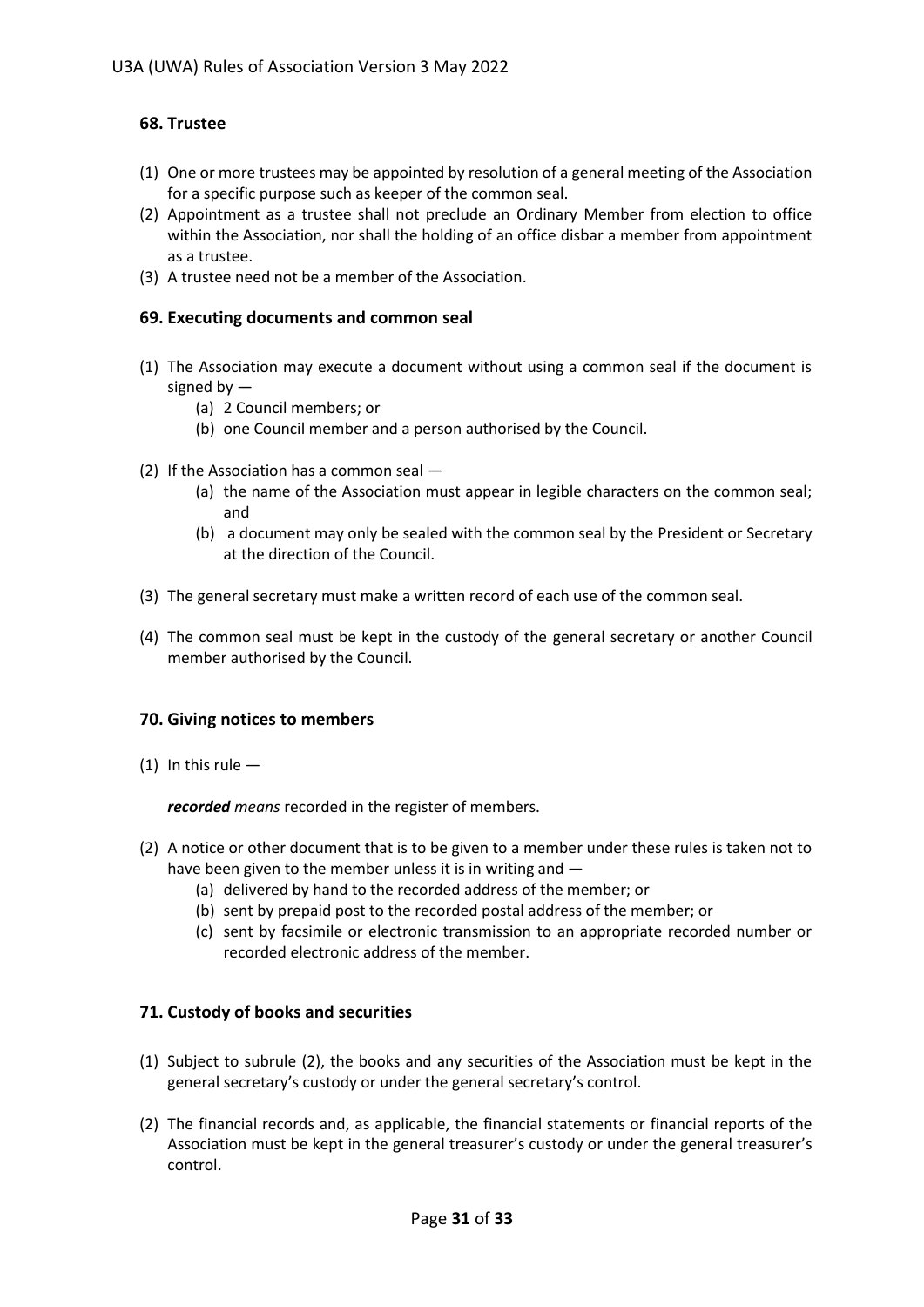- (3) Subrules (1) and (2) have effect except as otherwise decided by the Council.
- (4) The books of the Association must be retained for at least 7 years.

# **72. Record of office holders**

.

The Association must maintain a record of *—*

- (1) the names and addresses of the persons who are members of the Council; or hold other offices of the association provided for by its rules;
- (2) the name and address of any person who is authorised to use the common seal of the association (if it has a common seal); and
- (3) the name and address of any person who is appointed or acts as trustee on behalf of the association.

# **73. Inspection of records and documents**

- (1) Subrule (2) applies to a member who wants to inspect
	- (a) the register of members under section 54(1) of the Act; or
	- (b) the record of the names and addresses of Council members, and other persons authorised to act on behalf of the Association, under section 58(3) of the Act; or
	- (c) any other record or document of the association.
- (2) The member must contact the general secretary to make the necessary arrangements for the inspection.
- (3) The inspection must be free of charge.
- (4) If the member wants to inspect a document that records the minutes of a Council meeting, the right to inspect that document is subject to any decision the Council has made about minutes of Council meetings generally, or the minutes of a specific Council meeting, being available for inspection by members.
- (5) The member may make a copy of or take an extract from a record or document referred to in subrule (1)(c) but does not have a right to remove the record or document for that purpose.
- (6) The member must not use or disclose information in a record or document referred to in subrule  $(1)(c)$  except for a purpose  $-$ 
	- (a) that is directly connected with the affairs of the Association; or
	- (b) that is related to complying with a requirement of the Act.

# **74. Publication by Council members of statements about Association business prohibited**

A Council member must not publish, or cause to be published, any statement about the business conducted by the Association at a general meeting or Council meeting unless —

(a) the Council member has been authorised to do so at a Council meeting; and